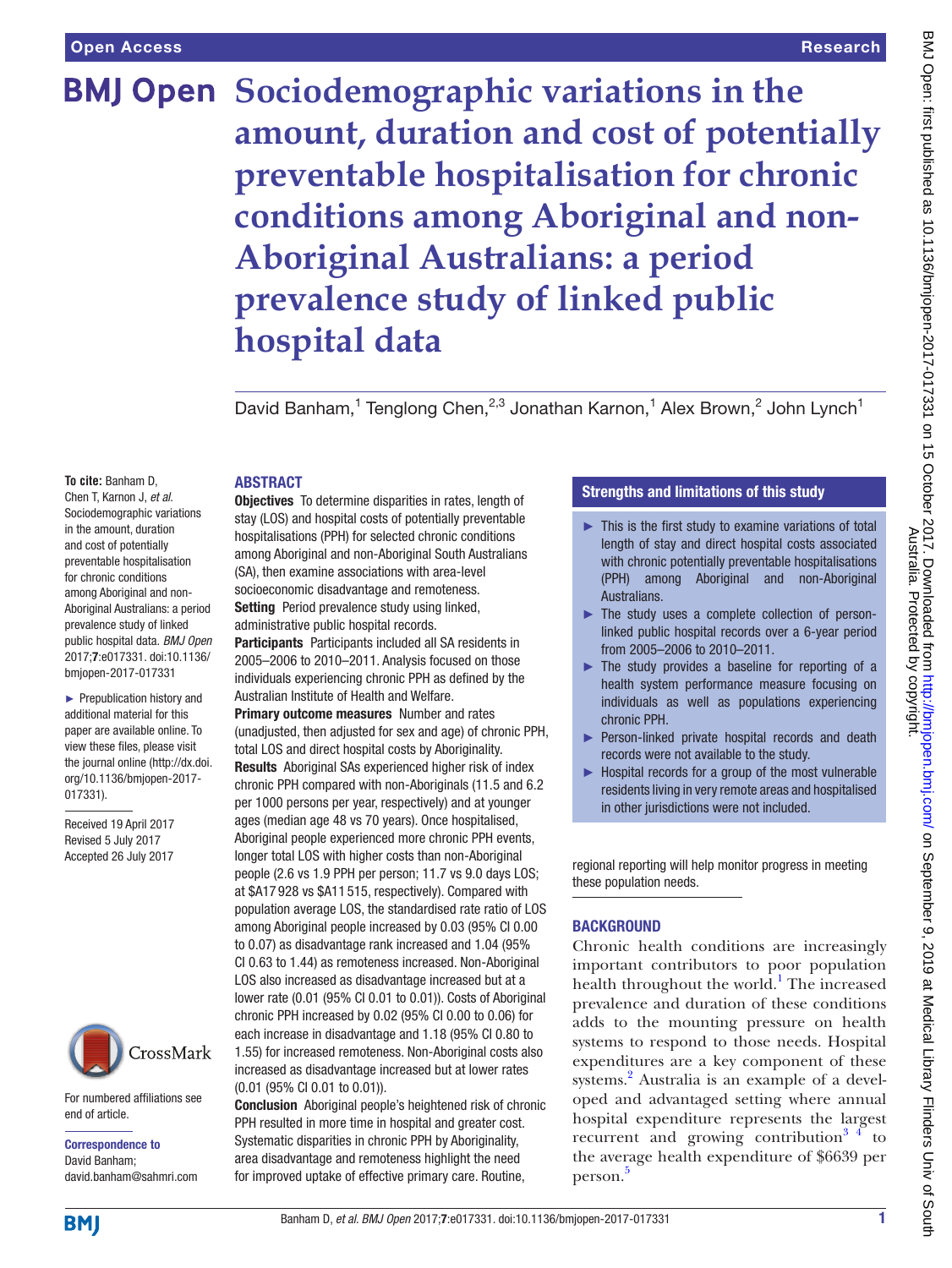In constrained budgetary environments, hospital performance measures are constantly scrutinised for efficiency gains. For example, inpatient length of stay (LOS) is closely associated with hospital  $cost<sup>6</sup>$  $cost<sup>6</sup>$  $cost<sup>6</sup>$  and reim-bursements,<sup>[7](#page-10-5)</sup> and Australia employs LOS in a suite of health system performance measures.<sup>38</sup> From a hospital's perspective, LOS indicates production of care adequate to meet clinical need while maximising bed availability and minimising treatment costs. From a patient perspective, hospital LOS means maximising quality outcomes from care while minimising risk of exposure to adverse events in hospital and time away from usual, societal roles.

Potentially preventable hospitalisations (PPHs) are another performance indicator making use of administrative data. $9-11$  Under different names such as potentially avoidable hospitalisations or ambulatory care sensitive conditions, and with some variations in conditions and  $coding, <sup>12-14</sup>$  PPHs are widely adopted as an indicator of a community's capacity to benefit from available and effective $15-18$  primary healthcare by: 'preventing the onset of an illness or condition, controlling an acute episodic illness or condition, or managing a chronic disease or condition' (p. 163).<sup>19</sup> Primary healthcare is the second most expensive component of Australia's health system at almost \$55 billion annually.<sup>[4](#page-10-8)</sup> Recent expert commentary argued Australia's primary health system provides around half the level of care recommended for chronic conditions that contributes to chronic PPH \$2billion annual cost to the health system.<sup>20</sup> Therefore, PPHs provide an important junction between two critical system components in which policy makers and health planners can consider both the technical efficiency of one sector, its effect on another sector and opportunities to adjust allocations across sectors. Efficient use of healthcare resources can maximise health outcomes in the commu-nity served.<sup>[21](#page-11-3)</sup>

Equitable distribution of health is another challenging<sup>21-24</sup> but high priority<sup>21</sup> for contemporary health systems. PPHs result from a complex interplay of person-related, $25\frac{26}{10}$  health system, geographical $27\frac{27}{10}$  and socioeconomic factors ${}^{28-30}$  that highlight the need for directing resources towards appropriate and accessible health services.<sup>24</sup> Localised understanding can help inform local responses to health need.<sup>21</sup> 3<sup>1</sup> While their underlying data do not refer to individuals, Australia's Institute of Health and Welfare (AIHW) does work towards this by reporting aggregated PPH time series by age group, sex, state/territory jurisdictions, socioeconomic disadvantage, remoteness and Aboriginal and Torres Strait Islander status (herein respectively referred to as 'Aboriginal'). $32$  Overall PPH rates are three times higher for the Aboriginal population compared with non-Aboriginal Australians,  $32\frac{33}{13}$  which supports their designation as a disadvantaged group in terms of their use of primary health care. $34$  This is consistent with indigenous population comparisons in the  $US<sub>1</sub><sup>35</sup>$  Canada<sup>36</sup> and New Zealand[.37](#page-11-12) Chronic PPH conditions account for much of PPH for which there is a fivefold difference in

the hospitalisation rates by Aboriginality.<sup>[32 33](#page-11-8)</sup> Australian reporting of chronic PPH conditions<sup>[9](#page-10-6)</sup> focuses on primary diagnoses of: angina, asthma, chronic obstructive pulmonary disease (COPD), congestive cardiac failure, diabetes complications, hypertension, iron deficiency anaemia, nutritional deficiencies and rheumatic heart disease (specific diagnosis and procedural criteria for chronic PPH are listed in [online supplementary table A\)](https://dx.doi.org/10.1136/bmjopen-2017-017331). While the indicator could be further developed by including other conditions such as chronic kidney disease, $38$ discrete chronic PPH conditions currently reported for angina, COPD, $38$  congestive cardiac failure $39\frac{40}{3}$  and rheumatic heart disease<sup>41</sup> are each associated with disparities between Aboriginal and non-Aboriginal populations. A particularly significant area is that of PPH from diabetes complications, the most frequently reported chronic PPH among Aboriginal Australians. $32^{42-45}$  Similar disparities in chronic PPH between Aboriginal and non-Aboriginal populations are reported across Australia's states and territories of Victoria, $45$  the Northern Territory, $44$ Queensland, $46$  Western Australia, $47$  New South Wales $48$ and South Australia (SA).[49 50](#page-11-21)

Despite considerable evidence of variations in PPH rates and LOS, relatively little is known about how the two measures covary.<sup>51</sup> Given the extent of disparities in chronic PPH rates by Aboriginality, this appears an opportune place from which to improve understanding of *who* in the community is more likely to experience potentially unnecessary, prolonged and costly hospitalisation. The first of only two studies that considered chronic PPH and LOS together focused on diabetes hospitalisations among older, Hawaiian people categorised as either Asian, islander or white.<sup>[52](#page-11-23)</sup> The second Australian study considered results for individuals on the basis of Aboriginal identity.<sup>48</sup> The results affirmed higher chronic PPH rates among Aboriginal people compared with non-Aboriginal contemporaries of the same age, sex and living in the same geographic area. Moreover, elevated rates were accompanied by LOS that was  $4\%$  higher on average.<sup>[48](#page-11-20)</sup> However, neither study explicitly describes the variation of chronic PPH and LOS rates within the populations studied, yet evidence in other areas point to considerable within-population heterogeneity in health outcomes. For example, analysis of premature mortality among Aboriginal South Australians showed an interaction between area level socioeconomic disadvantage and remoteness where the social gradient between disadvantage and premature mortality outcomes increased as remoteness increased.<sup>[53](#page-11-24)</sup>

None of the recently reviewed literature on PPH and LOS analysed the costs associated with the hospital events. Such information is critical to inform complex commissioning decisions of the opportunity cost, at least from a health system perspective, of pursuing technical and allocative efficiencies while reducing the human and societal costs represented by a person's time out of role.

If health systems are to attend to the needs of people and populations, it is important to focus on individuals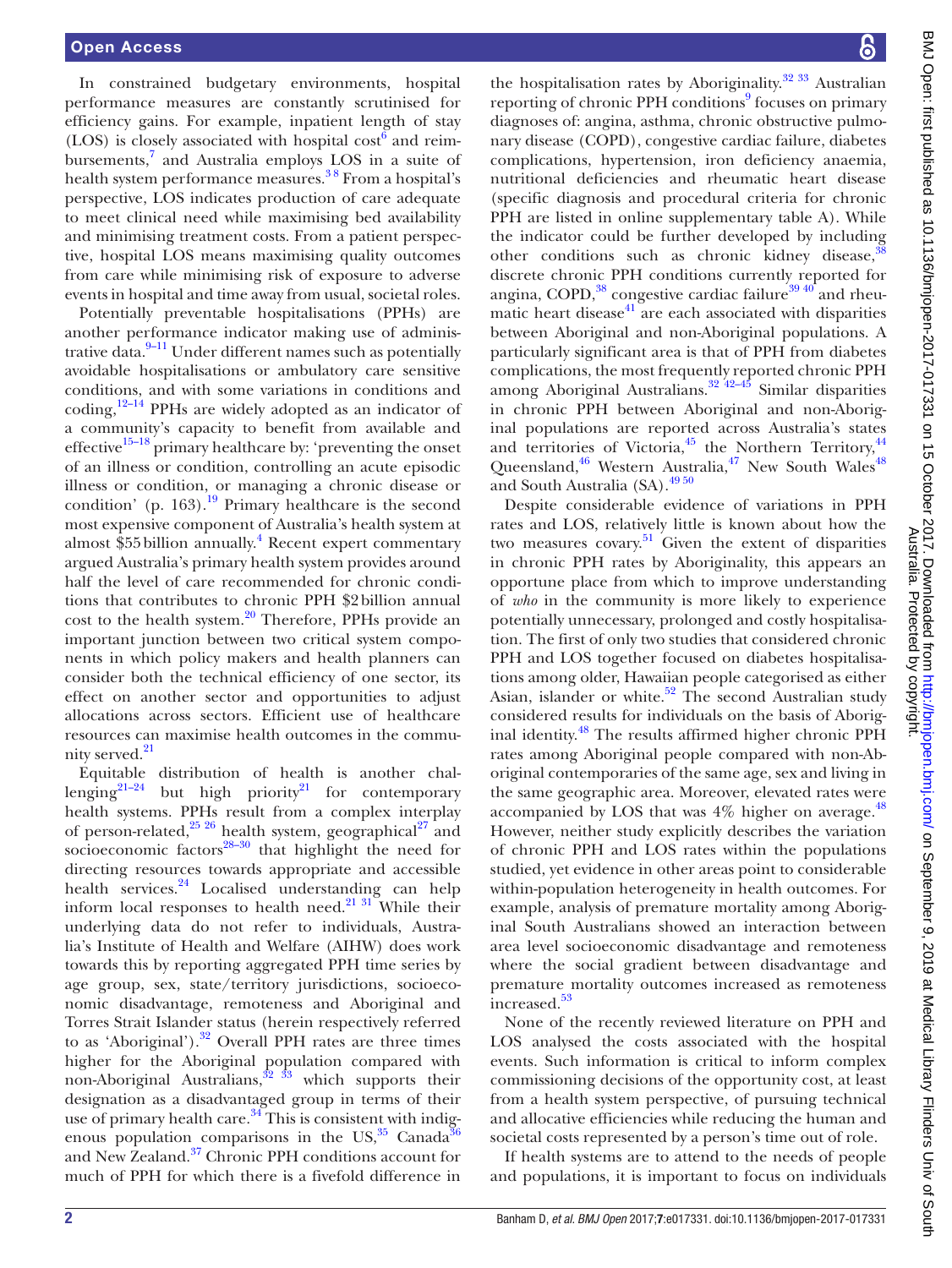and subpopulations in their localised setting. This focus will benefit from supplementing AIHW reporting, based on unlinked data, with administrative records linked to individuals and their use of services. The latter are becoming more routinely available in Australian states and territories. Using these in quantifying disproportionate hospitalisation, rehospitalisation and time spent in hospital while simultaneously describing the system resources involved can provide valuable information on which elements of the health system are working, for whom and in what context.<sup>254</sup>

This study considers the disparity between rates of PPH for chronic conditions for Aboriginal and non-Aboriginal South Australians. It examines the association between area level socioeconomic disadvantage, geographic remoteness and the frequency, length and cost of hospitalisation for chronic PPH within those populations. This paper addresses three questions: which individuals experienced chronic PPH?; how does the LOS and cost of hospitalisation for these conditions vary between Aboriginal and non-Aboriginal populations?; and what is the relationship between the ecological risk factors of area level socioeconomic position and remoteness with PPH for chronic diseases within these populations?

#### **METHODS**

#### Ethics approval

Research ethics committee approvals are held from SA Health (467/08/2014) and the Aboriginal Health Council of South Australia (04-11-406).

#### Study design

A period prevalence study using linked, public hospital administrative records.

#### Data sources

#### Hospital separations

Details of the universally available healthcare for patients admitted to public hospitals are collated at time of their discharge, or separation, from hospital then added to the Integrated South Australian Activity Collection (ISAAC) maintained by SA Health, the state government's lead health agency. The term 'separations' is used synonymously with 'admissions'<sup>14 51 55 56</sup> and 'hospitalisations<sup>'12 18 25 30 40 45 48 52</sup> reported in other research referenced by our study. Chronic PPH within ISAAC records for financial years 2005–2006 to 2010–2011 were categorised using AIHW criteria for ICD-10 primary diagnoses and relevant procedure codes.<sup>57</sup> ISAAC includes mandatory fields of age, Aboriginal identification and Statistical Local Area (SLA) of usual residence. Residents of the Anangu Pitjantjatjara Yankunytjatjara Lands (APY Lands) access over 95% of their hospital services in the neighbouring jurisdiction (at Alice Springs Hospital in the Northern Territory).<sup>58</sup> This activity is not recorded within ISAAC so any residual APY resident hospitalisations were

removed from hospital and population denominator counts.

Hospital costs across the period were calculated in a uniform manner using Australia's National Efficient Price for public hospital healthcare activity in  $2015-2016^7$  $2015-2016^7$  and expressed in Australian dollars. These prices are based on each separation's Australian Refined Diagnostic Related Group (v7.0) with loadings for outlying LOS, Aboriginality (4%) and area remoteness (ranging from an additional 8% in outer regional to 22% for very remote areas).

#### Hospital separations for individuals

Analysis of separations for individual people was facilitated by probabilistically linked project keys from SA-NT DataLink, an organisation within Australia's data linkage network. These keys enabled grouping of each person's separations across hospitals and time. Each individual's records were assigned the last recorded age and the SLA recorded in that person's index, or first occurring, separation. Aboriginality was categorised on the basis of a person having identified as Aboriginal in *any* hospital separation during the observation period. Identification of Aboriginal status can be difficult and introduce misclassification bias. $59$  Accordingly, a more stringent definition for sensitivity analyses was based on a person identifying as Aboriginal on more than 75% of records.

### Population and statistical geography

South Australia is in southern, central Australia. Comprising a land area of almost 1 million square kilometres and a resident population of 1.64 million<sup>60</sup>, 71% in the capital's metropolitan area, SA has a low population density of 1.67 persons per square kilometre. The Aboriginal population comprised 2.3% of population with one half residing in the metropolitan area. $6$ 

The study's population denominators were based on Australia's Census years in  $2006$  and  $2011^{61}$ . The relevant estimates of resident population by sex, age and Aboriginality include sex and age profiles by rurality and total population for SLAs, the smallest routinely available geographic areas for intrastate analysis. $62$  The mean annual total population for each SLA was 12584 (SD=10029) ranging from 0 to 36 407.<sup>[63](#page-11-31)</sup>

The Australian Bureau of Statistics (ABS) index SLAs by socioeconomic characteristics $64$  and geographic remoteness. Census 2011 Index of Relative Socioeconomic Disadvantage  $(IRSD)^{57}$  64.65 ranks SLAs whereby 1 is least disadvantaged and 123 the most disadvantaged area. These are further aggregated to disadvantage quintiles of approximately equal population size.<sup>62</sup> SLAs with nominal population and no relative IRSD rank would not contribute to the analysis and were omitted. The Accessibility/Remoteness Index of Australia (ARIA+) uses road distance to service centres $62$  to allocate a continuous measure ranging from 0 (high accessibility) to 15 (high remoteness). SLAs can be collapsed into categories of major city (ARIA+  $\leq 0.2$ ), regional (ARIA+  $> 0.2$  and  $\leq 5.92$ ) and remote areas (ARIA+ >5.92).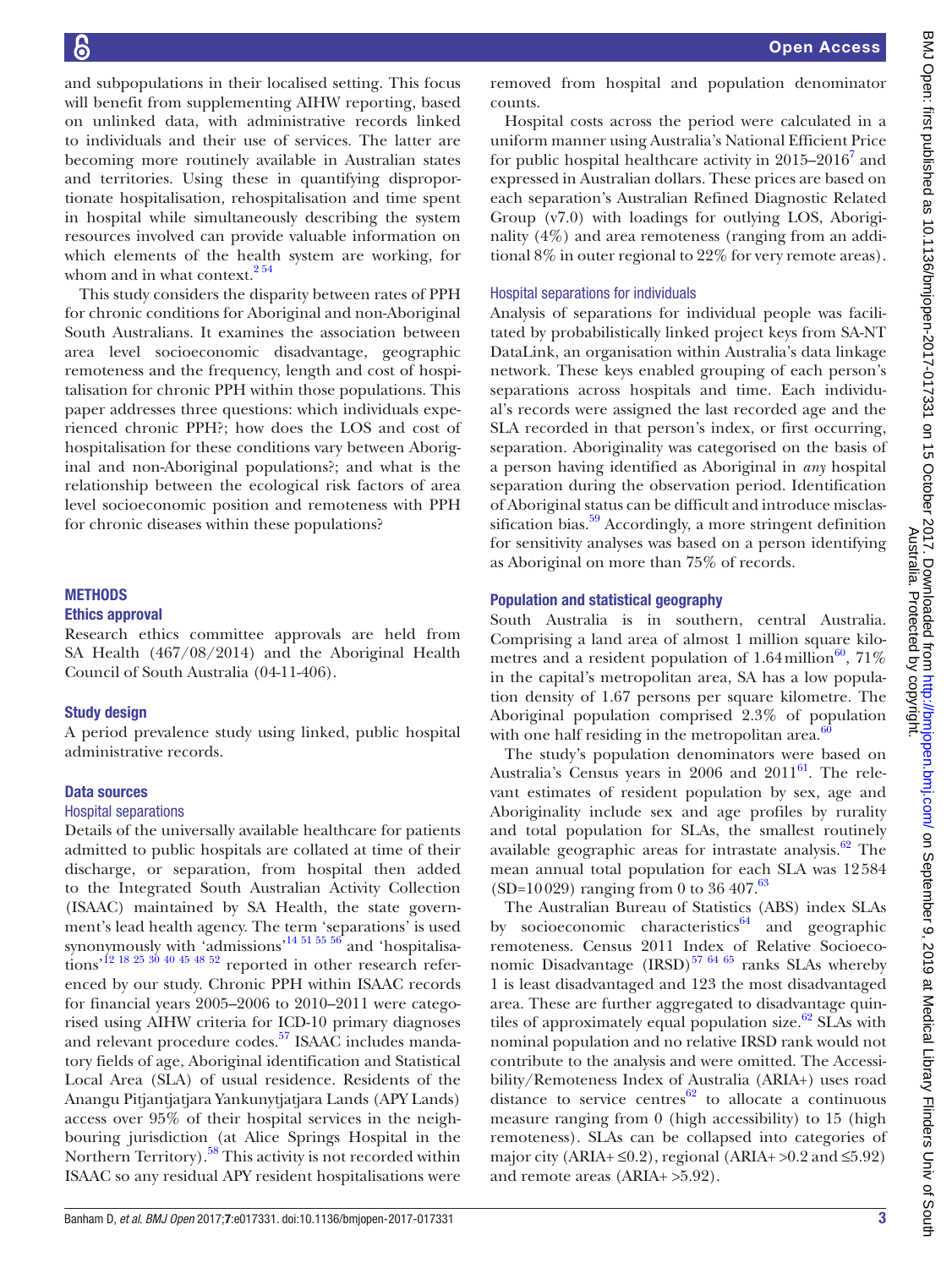#### Data analysis

Crude, unadjusted rates of individuals experiencing chronic PPH with respect to Aboriginality, sex, age and area level IRSD quintiles and remoteness categories were summarised using cross-tabulations. Among these individual patients, the mean number of chronic PPH separations and the associated mean, total LOS and hospital costs was determined.

LOS and cost outcomes were then placed into a broader, population context. Indirect sex and age adjustment<sup>66</sup> with 5-year age groupings to  $75+^{67}$ controlled for confounding from sex and age variations between Aboriginal and non-Aboriginal people experiencing chronic PPH and the population more generally. Area outcomes therefore represent the ratio of observed versus expected outcome based on South Australian totals. For example, an outcome of 1.50 for total chronic PPH LOS among a population group indicates the ratio of observed versus expected LOS across that group was one and a half times, or 50% higher, than the South Australian average after adjusting for sex and age differences.

Outcomes of LOS and hospital cost ratios observed among the population of each SLA were positively skewed and subsequently normalised using square root transformations. The relationship between transformed outcomes and the potential covariates of SLA IRSD rank and remoteness were examined using least squares regressions $^{68}$  with each SLA's contribution weighted by population size. While the focus was on chronic PPH as a group, diabetes complications are known to be nationally over-represented among Aboriginal people $69$  as the largest single chronic PPH condition and up to 10 times the rate of the non-Aboriginal population. To examine any potential bias introduced by an association between diabetes complications, area disadvantage and remoteness, records were further stratified as either diabetes complications or all other chronic PPH with analyses repeated for each. The reported coefficients and 95% CIs represent the change in the standardised ratio for each one unit change in disadvantage rank and remoteness.

All analyses used Stata V.14.2.<sup>[70](#page-12-1)</sup>

#### **RESULTS**

#### Crude separations

Of 1 828846 public hospital separations involving usual SA residents, 117127 (6.4%) were categorised as chronic PPH. Aboriginal people experienced these at 2.2 (95% CI 2.1 to 2.4) times the rate of non-Aboriginals (n=4391 at 26.7 chronic PPH per 1000 persons per year compared with n=112736 at 12.1 per 1000 persons per year).

#### Demographic and diagnostic profile (person-based analysis)

Chronic PPH involved 60208 individuals, 1892, or 3.2%, of whom were Aboriginal. [Table](#page-4-0) 1 quantifies aspects of their experience showing Aboriginal people were 1.8

(95% CI 1.6 to 2.1) times more likely to be hospitalised than non-Aboriginal people. There were several marked differences in conditions responsible for hospitalisation with diabetes complications being the primary diagnosis for more than one-third of Aboriginal patients with chronic PPH compared with around one in five non-Aboriginal patients. Chronic PPH events can involve more than one diagnosed chronic condition, and this was observed more frequently among Aboriginal patients. For instance, the 2311 diagnosed chronic conditions among 1892 Aboriginal patients hospitalised averages 1.22 per patient. The comparison for non-Aboriginal patients was 1.14 comprising 66343 chronic condition diagnoses among 58316 patients.

Aboriginal patients experiencing chronic PPH were more likely to be female and of a much younger age compared with non-Aboriginal patients (median ages of 48 and 70 years, respectively). The proportion of individual Aboriginal patients from areas of most disadvantage (54.1% vs 26.7%) or regional and remote areas (64.2% vs 35.6%) was around double that of non-Aboriginal people.

The number of chronic PPH, associated LOS and estimated hospital costs averaged across individual patients are summarised in [table](#page-5-0) 2. The dominant pattern is one of more frequent hospitalisation per Aboriginal person by sex, and across areas of residence and most age groupings. The average of 11.7 days LOS was 30% greater for Aboriginal patients with the differences peaking in the 55–74 age ranges. Hospital costs follow a similar pattern but with more pronounced differences by Aboriginality. For example, averaged hospital costs accumulated for Aboriginal patients were 56% higher than non-Aboriginal patients (\$17928 vs \$11 515) with differences most prominent in the 55–74 age ranges. The absolute difference in excess of \$11500 represented an almost two-fold difference in relative terms.

[Figure](#page-6-0) 1A illustrates the stark disparity in the age at which Aboriginal and non-Aboriginal people experienced a first chronic PPH. [Figure](#page-6-0) 1B then illustrates the mean number of separations those individual patients experienced. Aboriginal people aged 35–44 or more not only experienced markedly higher rates of chronic PPH but having had a first event, they were increasingly likely to experience at least one more event.

# Sex and age standardised LOS and costs

[Figure](#page-7-0) 2 places results for individuals hospitalised into a population context by graphing sex and age standardised outcomes by Aboriginality (LOS in [figure](#page-7-0) 2A and costs in [figure](#page-7-0) 2B) for all areas, then disadvantage quintiles and remoteness categories. Each marker is weighted by area population as per [online supplementary table B](https://dx.doi.org/10.1136/bmjopen-2017-017331). [Figure](#page-7-0) 2A illustrates the LOS rate associated with chronic PPH within the Aboriginal population was six times more than the state average after adjusting for sex and age. Chronic PPH LOS among Aboriginal and non-Aboriginal populations progressively increased across levels of area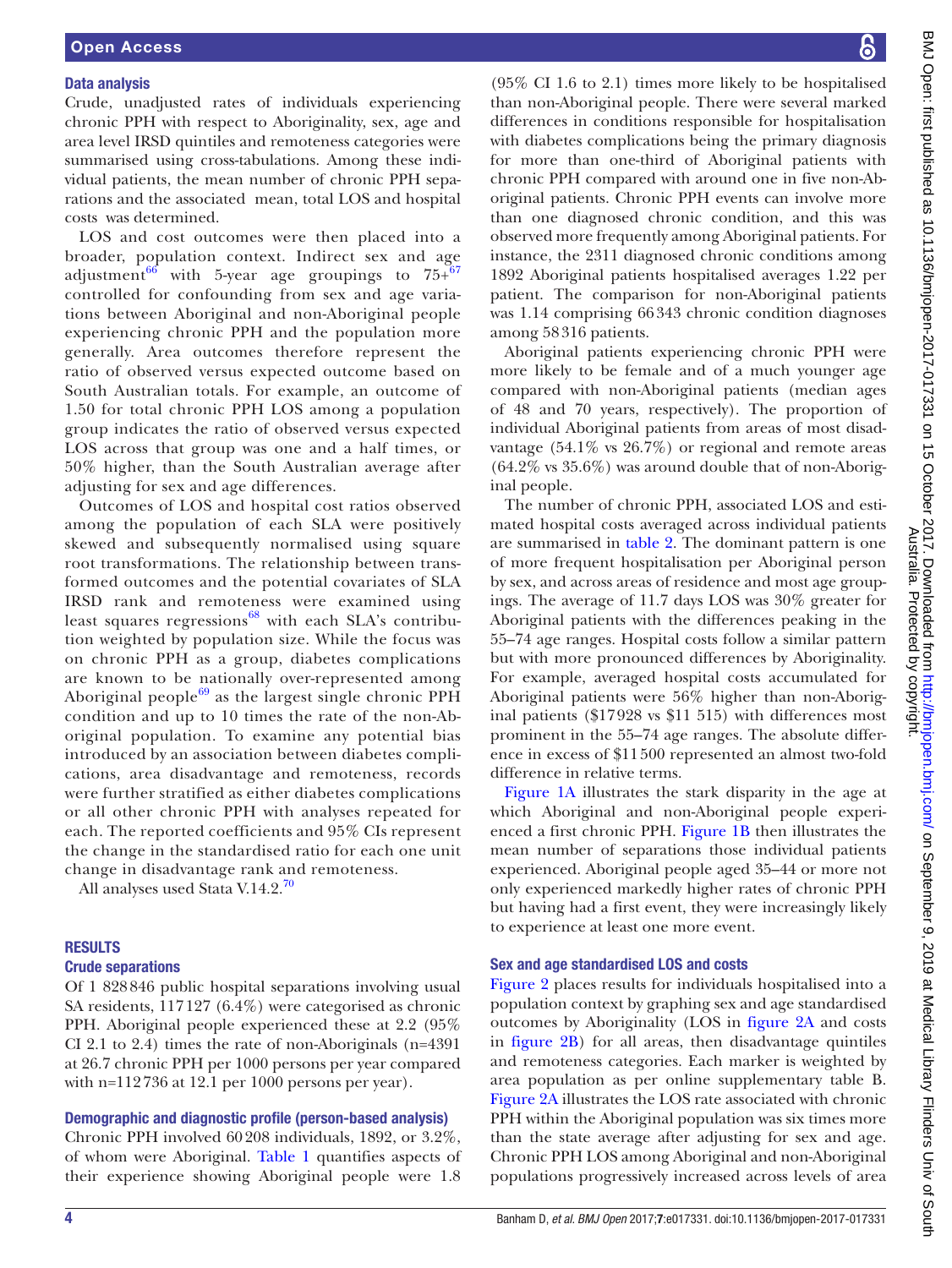<span id="page-4-0"></span>Table 1 Demographic and diagnostic distribution of Aboriginal and non-Aboriginal patients experiencing a first chronic PPH in South Australian public hospitals, 2005–2006 to 2010–2011

|                               | Aboriginal |               |                                             | Non-Aboriginal |       |                                           |
|-------------------------------|------------|---------------|---------------------------------------------|----------------|-------|-------------------------------------------|
|                               | n          | $\frac{0}{0}$ | Patients per 1000<br>population each year n |                | $\%$  | Patients per 1000<br>population each year |
| <b>Chronic PPH</b>            | 1892       | 100.0         | 11.5                                        | 58316          | 100.0 | 6.2                                       |
| Conditions*                   |            |               |                                             |                |       |                                           |
| Angina                        | 293        | 15.5          | 1.8                                         | 10587          | 18.2  | 1.1                                       |
| Asthma                        | 528        | 27.9          | 3.2                                         | 12346          | 21.2  | 1.3                                       |
| <b>COPD</b>                   | 341        | 18.0          | 2.1                                         | 11930          | 20.5  | 1.3                                       |
| Congestive cardiac failure    | 221        | 11.7          | 1.4                                         | 11079          | 19.0  | 1.2                                       |
| Diabetes complications        | 700        | 37.0          | 4.3                                         | 12574          | 21.6  | 1.3                                       |
| Hypertension                  | 79         | 4.2           | 0.5                                         | 2199           | 3.8   | 0.2                                       |
| Iron deficiency anaemia       | 107        | 5.7           | 0.7                                         | 4974           | 8.5   | 0.5                                       |
| Nutritional deficiencies      | 0          | 0.0           | 0.0                                         | 62             | 0.1   | 0.0                                       |
| Rheumatic heart disease       | 42         | 2.2           | 0.3                                         | 592            | 1.0   | 0.1                                       |
| Gender                        |            |               |                                             |                |       |                                           |
| Male                          | 860        | 45.5          | 10.6                                        | 29970          | 51.4  | 6.5                                       |
| Female                        | 1032       | 54.5          | 12.4                                        | 28346          | 48.6  | 6.0                                       |
| Age                           |            |               |                                             |                |       |                                           |
| $0 - 4$                       | 167        | 8.8           | 8.6                                         | 4148           | 7.1   | 8.1                                       |
| $5 - 14$                      | 137        | 7.2           | 3.5                                         | 3775           | 6.5   | 3.4                                       |
| $15 - 24$                     | 92         | 4.9           | 2.7                                         | 1691           | 2.9   | 1.4                                       |
| $25 - 34$                     | 115        | 6.1           | 5.0                                         | 1531           | 2.6   | 1.3                                       |
| $35 - 44$                     | 264        | 14.0          | 13.1                                        | 2452           | 4.2   | 1.9                                       |
| $45 - 54$                     | 429        | 22.7          | 28.8                                        | 4211           | 7.2   | 3.2                                       |
| $55 - 64$                     | 355        | 18.8          | 44.2                                        | 6714           | 11.5  | 5.8                                       |
| $65 - 74$                     | 223        | 11.8          | 61.0                                        | 9583           | 16.4  | 12.7                                      |
| $75+$                         | 110        | 5.8           | 59.7                                        | 24211          | 41.5  | 32.8                                      |
| Area disadvantage (2011 IRSD) |            |               |                                             |                |       |                                           |
| Q1 least disadvantage         | 31         | 1.6           | 3.7                                         | 6298           | 10.8  | 3.4                                       |
| Q2                            | 128        | 6.8           | 7.7                                         | 10799          | 18.5  | 5.1                                       |
| Q <sub>3</sub>                | 159        | 8.4           | 7.6                                         | 10918          | 18.7  | 6.6                                       |
| Q4                            | 551        | 29.1          | 11.6                                        | 17739          | 30.4  | 7.4                                       |
| Q5 most disadvantage          | 1023       | 54.1          | 14.5                                        | 15562          | 26.7  | 8.9                                       |
| Area remoteness (ARIA+)       |            |               |                                             |                |       |                                           |
| Major cities                  | 677        | 35.8          | 8.0                                         | 37532          | 64.4  | 5.6                                       |
| Regional                      | 813        | 43.0          | 13.7                                        | 18329          | 31.4  | 7.7                                       |
| Remote                        | 402        | 21.2          | 19.4                                        | 2455           | 4.2   | 7.7                                       |

\*Subtotals of n=2311and 66343, respectively. Does not round to 100% as chronic PPH can include more than one condition.

ARIA+, Accessibility/Remoteness Index of Australia; COPD, chronic obstructive pulmonary disease; IRSD, Index of Relative Socioeconomic Disadvantage; PPH, potentially preventable hospitalisation.

disadvantage but change was far more pronounced within the Aboriginal population and concentrated among the relatively larger disadvantaged populations in quintiles 4 and 5. Similarly, comparison of major city with remote locations involved nearly threefold higher results from 4.2 to 12.1 times the state average. Hospital costs incurred ([figure](#page-7-0) 2B) show very similar patterns with slightly higher

mean differences between Aboriginal and non-Aboriginal results. Linear regression models between the two sex and age standardised outcomes of LOS and cost ratios across three levels (all chronic PPH, diabetes complications and all other chronic PPH) and the covariates of area level disadvantage and remoteness are presented for Aboriginal and non-Aboriginal populations in [table](#page-8-0) 3.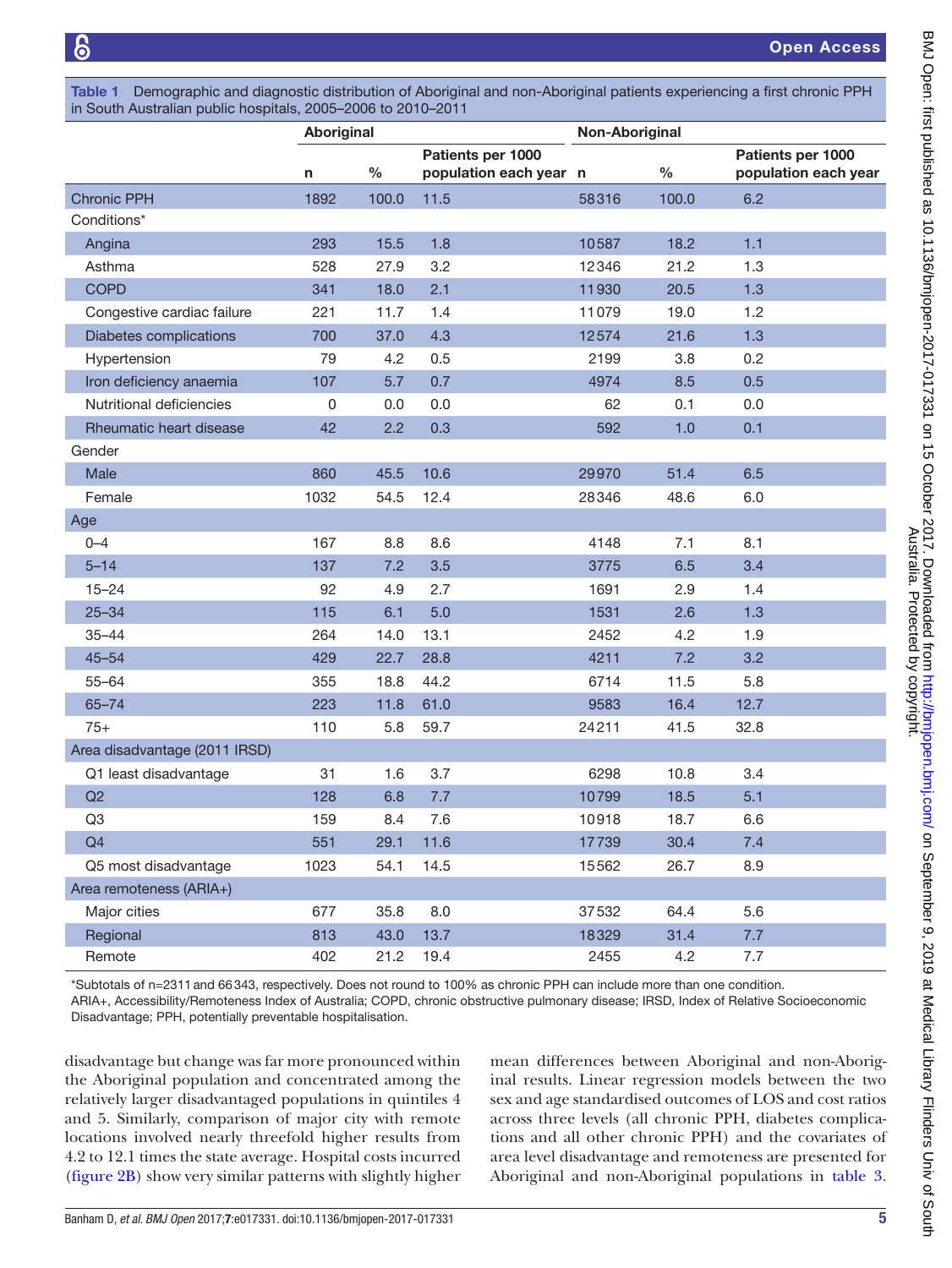<span id="page-5-0"></span>

| Mean number of separations, total LOS and hosp<br>Table 2          |                  |                       |                  |                                      |            |                                       |                  |                              |            | ital cost associated with chronic PPH in South Australian public hospitals,                              | 2005-2006 to   | 2010-201                            |
|--------------------------------------------------------------------|------------------|-----------------------|------------------|--------------------------------------|------------|---------------------------------------|------------------|------------------------------|------------|----------------------------------------------------------------------------------------------------------|----------------|-------------------------------------|
|                                                                    |                  | Number of chronic PPH |                  |                                      |            | LOS for chronic PPH                   |                  |                              |            | Costs of chronic PPH                                                                                     |                |                                     |
|                                                                    | Aboriginal       |                       | Non-Aborigin     | $\overline{a}$                       | Aboriginal |                                       |                  | Non-Aboriginal               | Aboriginal |                                                                                                          | Non-Aboriginal |                                     |
|                                                                    | Mean             | 95% Cls               | Mean             | <b>ds</b><br>95%                     | Mean       | <b>ds</b><br>95%                      | Mean             | 95% Cls                      | Mean       | <b>ds</b><br>95%                                                                                         | Mean           | 95% Cls                             |
| Chronic PPH                                                        | 2.6              | 2.4 to 2.8            | $\frac{9}{1}$    | <u>ာ</u><br>1.9 <sub>to</sub>        | 7.11       | 10.6 to 12.                           | 9.0              | 8.9 to 9.2                   | \$17928    | \$19490<br>\$16 367 to                                                                                   | 5<br>\$1151    | \$11686<br>344 to<br>\$11           |
| Conditions                                                         |                  |                       |                  |                                      |            |                                       |                  |                              |            |                                                                                                          |                |                                     |
| Diabetes complications                                             | 2.4              | 2.1 to 2.6            | 1.8              | တ္<br>1.8 <sub>to</sub>              | 13.3       | 11.7 to 15.0                          | 10.0             | 9.7 to 10.3                  | \$20665    | \$18 253 to \$23 077                                                                                     | \$14601        | \$14 172 to \$15 031                |
| Other than diabetes                                                | 2.4              | 2.2 to 2.6            | $\frac{8}{1}$    | $\frac{0}{1}$<br>1.8 <sub>to</sub>   | Ņ<br>တ     | 8.1 to 10.3                           | 8.3              | 8.1 to 8.4                   | \$14074    | \$15733<br>\$12416 to                                                                                    | \$10083        | \$9916 to \$10250                   |
| Gender                                                             |                  |                       |                  |                                      |            |                                       |                  |                              |            |                                                                                                          |                |                                     |
| Male                                                               | 2.7              | $2.5$ to $3.0$        | $\frac{0}{1}$    | 2.0<br>1.9 <sub>to</sub>             | 12.2       | 10.7 to 13.7                          | $\overline{9}$ . | $9.\overline{3}$<br>8.9 to 1 | \$18895    | \$16794 to \$20997                                                                                       | \$11993        | \$11 749 to \$12 237                |
| Female                                                             | 2.5              | $2.3$ to $2.8$        | 1.9              | $\frac{0}{1}$<br>$-9$ to             | Ņ<br>Η     | $\frac{1}{2}$<br>01 <sub>L</sub><br>တ | Q<br>တ           | 9.2<br>8.7 to                | \$1712     | \$14856 to \$19386                                                                                       | \$11009        | \$11249<br>\$10769 to               |
| Age                                                                |                  |                       |                  |                                      |            |                                       |                  |                              |            |                                                                                                          |                |                                     |
| $0 - 4$                                                            | 1.5              | 1.3 to 1.6            | 1.6              | 1.6<br>1.5 <sub>to</sub>             | 2.9        | 2.3 to 3.4                            | 2.5              | 2.4 to 2.6                   | \$5000     | \$3743 to \$6256                                                                                         | \$4178         | \$4041 to \$4315                    |
| $5 - 14$                                                           | $\overline{2}$ . | $1.7$ to $2.5$        | $\frac{0}{1}$    | $\frac{0}{1}$<br>1.8 <sub>to</sub>   | 4.6        | 3.3 to 6.0                            | 3.7              | 3.4 to 3.9                   | \$6700     | \$5232 to \$8168                                                                                         | \$5775         | \$5499 to \$6051                    |
| $15 - 24$                                                          | 1.9              | $1.2$ to $2.5$        | 2.1              | 2.2<br>1.9 to                        | 6.3        | 4.0 to 8.7                            | 4.9              | 4.3 to 5.5                   | \$14070    | \$8113 to \$20028                                                                                        | \$8460         | \$7524 to \$9396                    |
| $25 - 34$                                                          | 2.4              | $1.5$ to $3.3$        | $\ddot{ }$ :     | $\frac{8}{1}$<br>1.6 to              | 11.0       | 5.8 to 16.2                           | 4.0              | 3.6 to 4.4                   | \$18513    | \$9779 to \$27247                                                                                        | \$6339         | \$5767 to \$6910                    |
| $35 - 44$                                                          | 2.2              | 1.9 to 2.5            | $\overline{1}$ : | 1.9<br>1.6 to                        | 10.1       | 7.9 to 12.4                           | 6.1              | 4.9 to 7.3                   | \$15854    | \$12 503 to \$19 206                                                                                     | \$9220         | \$7878 to \$10562                   |
| 45-54                                                              | 2.7              | 2.4 to 3.1            | $\overline{1}$ . | 1.8<br>1.7 <sub>to</sub>             | 12.0       | 9.9 <sub>to</sub> 14.1                | 7.3              | 6.6 to 7.9                   | \$19096    | \$15 989 to \$22 202                                                                                     | \$10623        | \$9809 to \$11438                   |
| 55-64                                                              | 3.2              | 2.6 to 3.8            | 1.9              | 2.0<br>1.8 <sub>to</sub>             | 14.9       | 12.0 to 17.8                          | 8.9              | 8.4 to 9.3                   | \$24023    | 306 to \$28740<br>\$19                                                                                   | \$12291        | \$11 696 to \$12886                 |
| $65 - 74$                                                          | 3.4              | $2.8 \text{ to } 4.1$ | 2.0              | $\overline{21}$<br>2.0 <sub>to</sub> | 18.6       | 14.1 to 23.0                          | 10.5             | 10.1 to 10.9                 | \$25820    | \$31128<br>512 to<br>\$20                                                                                | \$13940        | \$13 440 to \$14 441                |
| $75+$                                                              | 2.8              | 2.1 to 3.4            | 2.0              | 2.0<br>2.0 <sub>to</sub>             | 17,1       | 11.7 to 22.6                          | 1.7              | $11.5$ to $11.9$             | \$19258    | 985 to \$24 532<br>\$13                                                                                  | \$13420        | \$13651<br>\$13 189 to              |
| Area disadvantage (2011 IRSD)                                      |                  |                       |                  |                                      |            |                                       |                  |                              |            |                                                                                                          |                |                                     |
| Q1 least disadvantage                                              | 2.4              | 1.4 to 3.3            | 1.8              | œ<br>1.7 <sub>to</sub>               | 7.1        | 3.3 to 10.8                           | 7.9              | 7.5 to 8.3                   | \$12481    | \$4338 to \$20624                                                                                        | \$9908         | \$9474 to \$10341                   |
| 8                                                                  | 2.5              | $2.0$ to $3.1$        | 1.8              | $\frac{0}{1}$<br>1.8 <sub>to</sub>   | 10.1       | 7.0 to 13.2                           | 8.8              | 8.4 to 9.2                   | \$15995    | \$10 932 to \$21 058                                                                                     | \$11176        | \$10728 to \$11625                  |
| G <sub>3</sub>                                                     | 2.4              | 1.9 <sub>to</sub> 3.0 | 1.9              | 2.0<br>1.9 <sub>to</sub>             | 12.3       | 7.9 to 16.8                           | 5<br>တ           | 9.1 to 9.8                   | \$16776    | \$11 410 to \$22 142                                                                                     | \$11788        | \$11 389 to \$12 186                |
| $\Im$                                                              | 2.5              | 2.2 to 2.8            | 1.9              | $\frac{0}{1}$<br>1.9 <sub>to</sub>   | 10.7       | 9.0 to 12.5                           | တ<br>∞           | 8.6 to 9.1                   | \$17228    | \$14710 to \$19746                                                                                       | \$11372        | \$11 053 to \$11 691                |
| Q5 most disadvantage                                               | 2.8              | $2.5$ to $3.0$        | 2.1              | 2.1<br>2.0 <sub>to</sub>             | 12.4       | 10.8 to 14.0                          | 5<br>တ           | $9.\overline{8}$<br>9.2 to   | \$18503    | 208 to \$20798<br>\$16                                                                                   | \$12351        | \$12689<br>012 to<br>\$12           |
| Area remoteness (ARIA+)                                            |                  |                       |                  |                                      |            |                                       |                  |                              |            |                                                                                                          |                |                                     |
| Major cities                                                       | 2.5              | 2.2 to 2.8            | 1.9              | 2.0<br>1.9 <sub>to</sub>             | 10.8       | 9.0 to 12.6                           | က္<br>တ          | 9.2 <sub>to</sub> 9.5        | \$16918    | \$14 110 to \$19727                                                                                      | \$11892        | \$11 667 to \$12 116                |
| Regional                                                           | 2.7              | 2.4 to 3.0            | 1.9              | $\frac{0}{1}$<br>1.9 <sub>to</sub>   | 7.7        | 10.0 to 13.4                          | ယ<br>∞           | 8.2 to 8.7                   | \$16575    | \$14 413 to \$18737                                                                                      | \$10753        | \$10 481 to \$11 024                |
| Remote                                                             | 2.7              | $2.3$ to $3.1$        | 1.8              | 1.9<br>1.7 <sub>to</sub>             | 13.1       | 10.8 to 15.4                          | 8.5              | 7.9 to 9.1                   | \$21377    | \$24824<br>\$17931 to                                                                                    | \$11490        | 673 to \$12307<br>\$10 <sub>1</sub> |
| ARIA+, Accessibility/Remoteness Index of Australia; IRSD, Index of |                  |                       |                  |                                      |            |                                       |                  |                              |            | Relative Socioeconomic Disadvantage; LOS, length of stay; PPH, potentially preventable hospitalisations. |                |                                     |

 $\overline{6}$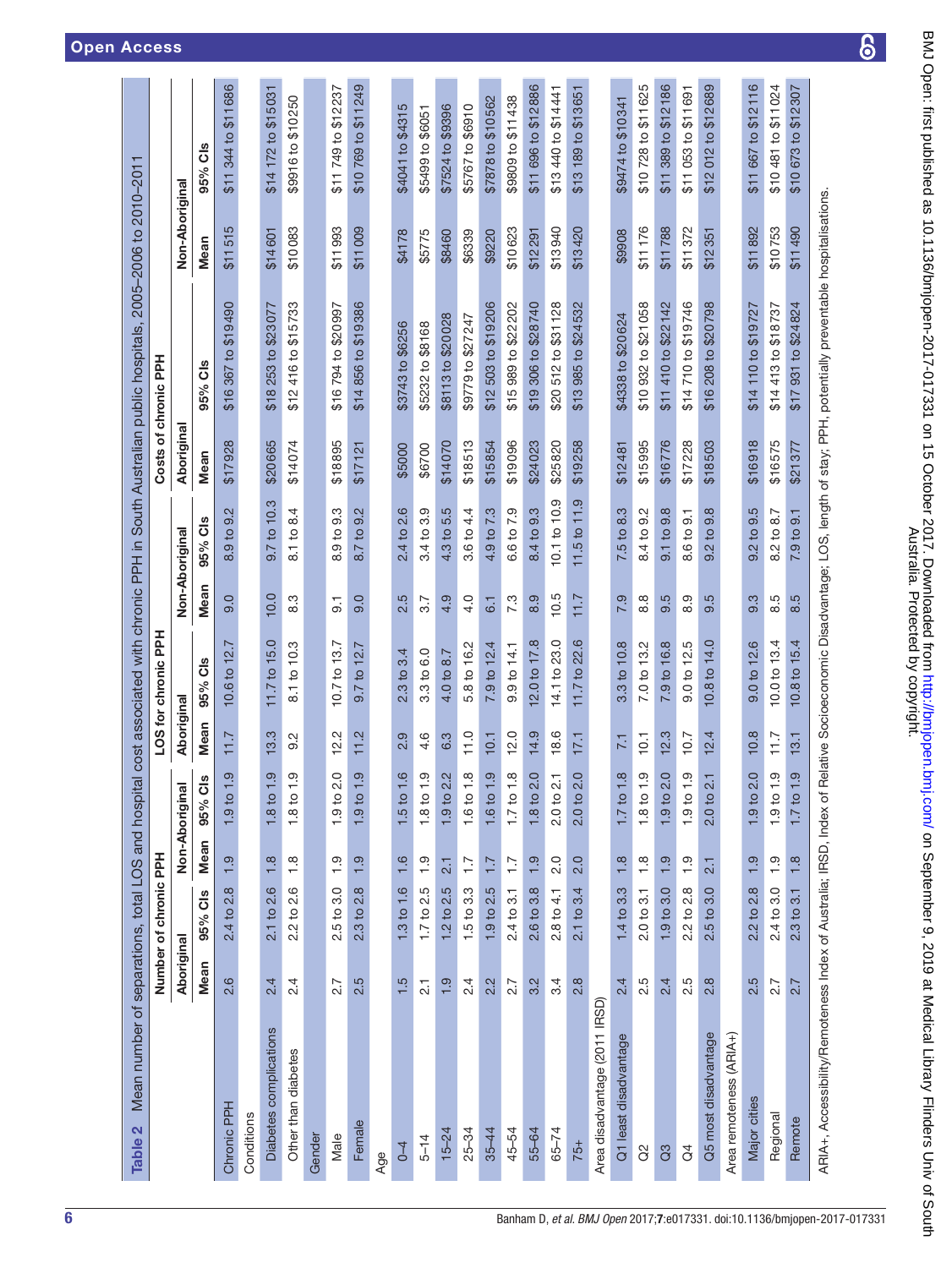

B. Mean chronic PPH by age among individuals experiencing chronic PPH



Figure 1 Rate of individuals with first chronic PPH and subsequent mean of chronic PPH by age and Aboriginality, South Australian public hospitals 2005–2006 to 2010–2011. PPH, potentially preventable hospitalisations.

After allowing for sex and age differences, Aboriginal people's LOS and cost outcomes, for each level, varied significantly across area disadvantage and remoteness. For example, within the Aboriginal population, the standardised LOS rate ratio associated with all chronic PPH was 2.09 (95% CI 0.00 to 5.83) times the state average (of one). The disparate LOS rate increased by an average of 0.03 (95% CI 0.00 to 0.07) with each change in disadvantage rank and a further 1.04 (95% CI 0.63 to 1.44) as remoteness increased. These associations of disadvantage and remoteness with LOS were consistent within stratified subgroups of diabetes complications and all other chronic PPH. However, the magnitude of change in LOS ratios was higher for diabetes complications (2.59; 95% CI 0.00 to 10.82) than for all other chronic PPH  $(1.86; 95\% \text{ CI})$ 0.43 to 1.21) before adjusting for the influence of area

Banham D, *et al*. *BMJ Open* 2017;7:e017331. doi:10.1136/bmjopen-2017-017331 7

<span id="page-6-0"></span>disadvantage and remoteness. The change observed in LOS for diabetes complications was around twice that for all other chronic PPH for both disadvantage (0.05; 95% CI 0.00 to 0.15 vs 0.02; 95%CI 0.00 to 0.06) and remoteness (1.62; 95%CI 0.73 to 2.51 vs 0.82; 95%CI 0.43 to 1.21). Similar variations in standardised cost ratio outcomes across levels of outcome and by disadvantage and remoteness were observed for the Aboriginal population.

Results for the non-Aboriginal population also show consistent associations between area disadvantage and each outcome and level whereby the standardised ratio increased as disadvantage increased. However, area remoteness was not associated with increased LOS or cost. Moreover, the base from which change occurred was substantially lower. For instance, the standardised LOS ratio for chronic PPH among the non-Aboriginal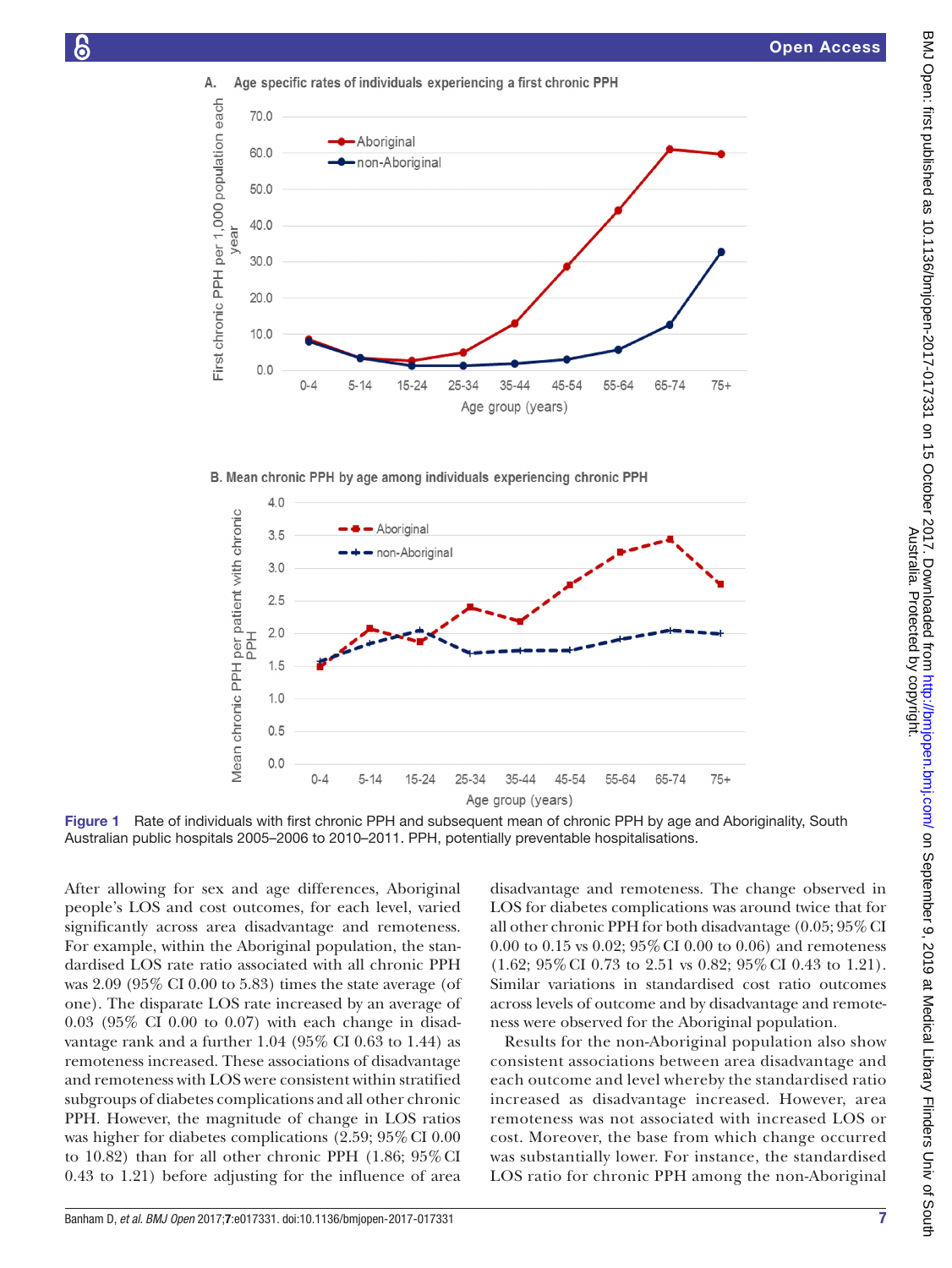

\*Area markers are weighted by relevant population size



<span id="page-7-0"></span><sup>\*</sup>Area markers are weighted by relevant population size

Figure 2 Ratio of sex and age adjusted public hospital LOS (panel A) and costs (panel B) for chronic PPH by Aboriginality, disadvantage and remoteness in SA, 2005–2006 to 2010–2011\*. ARIA+, Accessibility/Remoteness Index of Australia; IRSD, Index of Relative Socioeconomic Disadvantage; LOS, length of stay; PPH, potentially preventable hospitalisations; SA, South Australia.

population before adjusting for disadvantage rank was less than half (95% CI 38% to 54%) of the state average.

The potential for interaction between area disadvantage and remoteness was examined without result. Sensitivity analyses using a more stringent definition of Aboriginality were also conducted but did not change our overall conclusions.<sup>[71](#page-12-2)</sup>

# **DISCUSSION**

This study provides evidence of stark disparities in the rates with which Aboriginal and non-Aboriginal individuals experienced PPH for chronic conditions. Aboriginal people had almost twice the risk of experiencing a chronic PPH overall compared with their non-Aboriginal contemporaries. Other disparities noted include higher chronic PPH rates among Aboriginal females and younger adults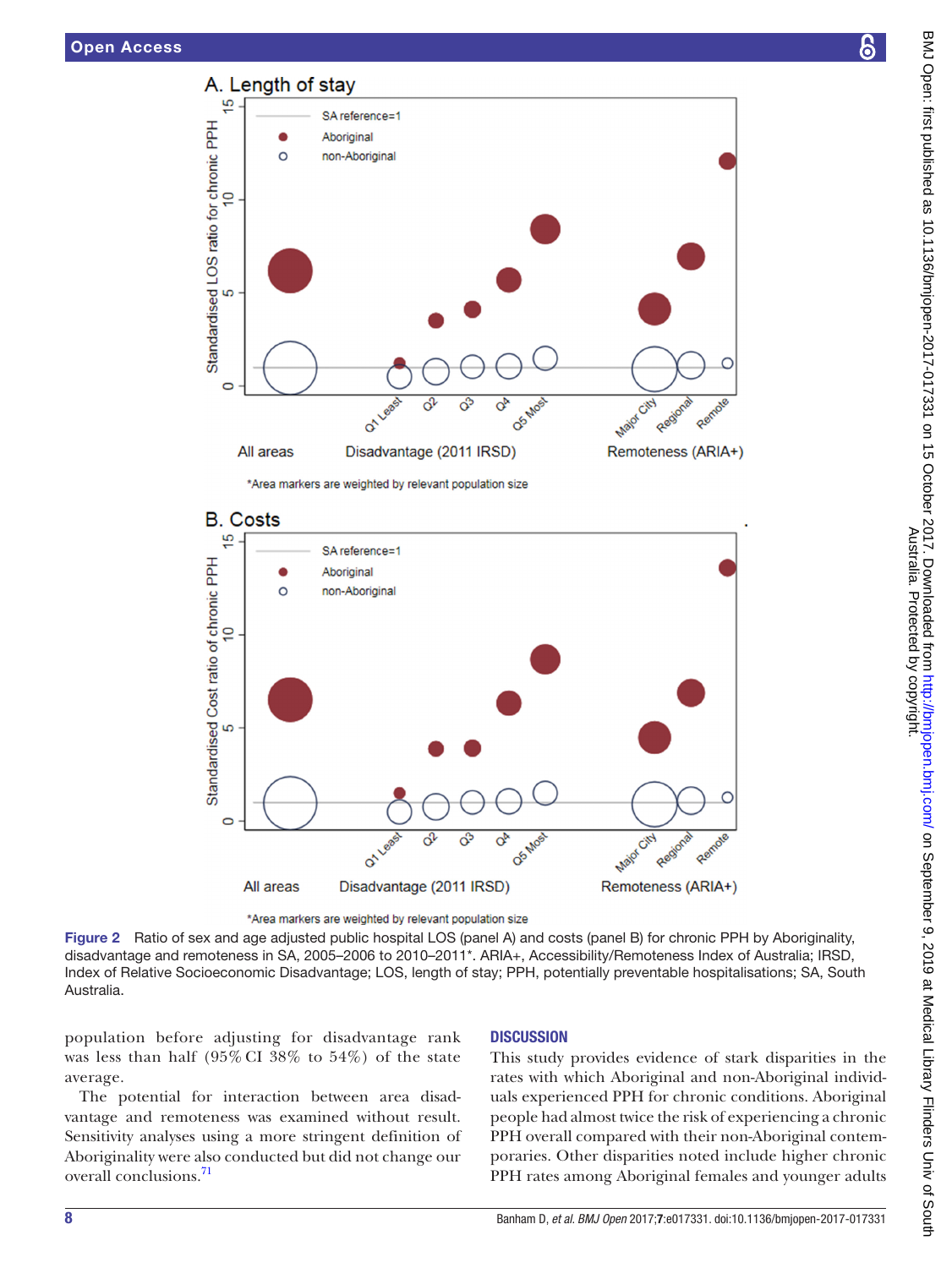<span id="page-8-0"></span>Table 3 Relationship of SLA attributes with standardised ratios<sup>\*</sup> of LOS and cost by Aboriginality, South Australian public hospitals 2005–2006 to 2010–2011

|                                                    | Aboriginal                    |               |         |             | Non-Aboriginal                |                         |         |             |
|----------------------------------------------------|-------------------------------|---------------|---------|-------------|-------------------------------|-------------------------|---------|-------------|
| <b>LOS</b>                                         | Change<br>coefficient 95% Cls |               | р       | N<br>(SLAs) | Change<br>coefficient 95% CIs |                         | p       | N<br>(SLAs) |
| <b>Chronic PPH</b>                                 |                               |               |         | 118         |                               |                         |         | 119         |
| Constant                                           | 2.09                          | 0.00 to 5.83  | < 0.001 |             | 0.46                          | 0.38 to 0.54            | < 0.001 |             |
| Area disadvantage rank (2011<br>IRSD) <sup>+</sup> | 0.03                          | 0.00 to 0.07  | 0.005   |             | 0.01                          | $0.01$ to $0.01$        | < 0.001 |             |
| Area remoteness (ARIA+)‡                           | 1.04                          | 0.63 to 1.44  | < 0.001 |             | 0.02                          | $0.00 \text{ to } 0.04$ | 0.183   |             |
| Diabetes complications PPH                         |                               |               |         |             |                               |                         |         |             |
| Constant                                           | 2.59                          | 0.00 to 10.82 | 0.003   |             | 0.41                          | 0.31 to 0.52            | < 0.001 |             |
| Area disadvantage rank (2011<br>IRSD) <sup>+</sup> | 0.05                          | 0.00 to 0.15  | 0.005   |             | 0.01                          | 0.01 to 0.01            | < 0.001 |             |
| Area remoteness (ARIA+)‡                           | 1.62                          | 0.73 to 2.51  | < 0.001 |             | 0.02                          | 0.00 to 0.05            | 0.225   |             |
| <b>Other chronic PPH</b>                           |                               |               |         |             |                               |                         |         |             |
| Constant                                           | 1.86                          | 0.00 to 5.45  | < 0.001 |             | 0.48                          | 0.39 to 0.56            | < 0.001 |             |
| Area disadvantage rank (2011<br>IRSD) <sup>+</sup> | 0.02                          | 0.00 to 0.06  | 0.004   |             | 0.01                          | 0.01 to 0.01            | < 0.001 |             |
| Area remoteness (ARIA+)‡                           | 0.82                          | 0.43 to 1.21  | < 0.001 |             | 0.01                          | 0.00 to 0.04            | 0.258   |             |
| Cost                                               |                               |               |         |             |                               |                         |         |             |
| Chronic PPH                                        |                               |               |         |             |                               |                         |         |             |
| Constant                                           | 2.44                          | 0.00 to 5.92  | < 0.001 |             | 0.44                          | 0.36 to 0.51            | < 0.001 |             |
| Area disadvantage rank (2011<br>IRSD) <sup>+</sup> | 0.02                          | 0.00 to 0.06  | 0.008   |             | 0.01                          | 0.01 to 0.01            | < 0.001 |             |
| Area remoteness (ARIA+)‡                           | 1.18                          | 0.80 to 1.55  | < 0.001 |             | 0.02                          | 0.00 to 0.04            | 0.078   |             |
| Diabetes complications PPH                         |                               |               |         |             |                               |                         |         |             |
| Constant                                           | 3.95                          | 0.00 to 10.88 | < 0.001 |             | 0.40                          | 0.30 to 0.50            | < 0.001 |             |
| Area disadvantage rank (2011<br>IRSD) <sup>+</sup> | 0.03                          | 0.00 to 0.12  | 0.006   |             | 0.01                          | 0.01 to 0.01            | < 0.001 |             |
| Area remoteness (ARIA+)‡                           | 1.43                          | 0.68 to 2.18  | < 0.001 |             | 0.02                          | 0.00 to 0.05            | 0.258   |             |
| Other chronic PPH                                  |                               |               |         |             |                               |                         |         |             |
| Constant                                           | 1.74                          | 0.77 to 5.40  | < 0.001 |             | 0.45                          | 0.37 to 0.53            | < 0.001 |             |
| Area disadvantage rank (2011<br>IRSD) <sup>+</sup> | 0.02                          | 0.00 to 0.06  | 0.005   |             | 0.01                          | 0.01 to 0.01            | < 0.001 |             |
| Area remoteness (ARIA+)‡                           | 1.08                          | 0.69 to 1.48  | < 0.001 |             | 0.02                          | 0.00 to 0.04            | 0.090   |             |

\*Square root transformed.

†Change is per one unit increase in SLA disadvantage rank.

‡Change is per one unit increase in SLA ARIA +score.

ARIA+, Accessibility/Remoteness Index of Australia; IRSD, Index of Relative Socioeconomic Disadvantage; LOS, length of stay; PPH, potentially preventable hospitalisations; SLA, Statistical Local Area.

with rates steeply increasing from least to most disadvantaged quintiles and/or remote areas of South Australia. Conversely, non-Aboriginal patients were more likely to be concentrated among older adults. A social gradient across disadvantage levels was also apparent; however, the steepness of the gradient from most to least disadvantaged areas was markedly lower for non-Aboriginal people. These findings are consistent with the wider literature focused on ethnic differences in PPH<sup>35-37</sup> and underpin the disproportionate population rates of chronic PPH among Aboriginal South Australians.<sup>957 69</sup>

This analysis at the individual level furthers our understanding by demonstrating how, having experienced one chronic PPH event, Aboriginal patients were also more likely to endure further chronic PPH. This was associated with an increased accrual of time spent in hospital that was almost one-third higher for Aboriginal patients. Moreover, the associated hospital costs were more than 50% higher than for non-Aboriginal patients on average and more variable within the group of Aboriginal patients.

Sex and age adjusted rates of time spent in hospital for chronic PPH and expressed as rates per capita reflect the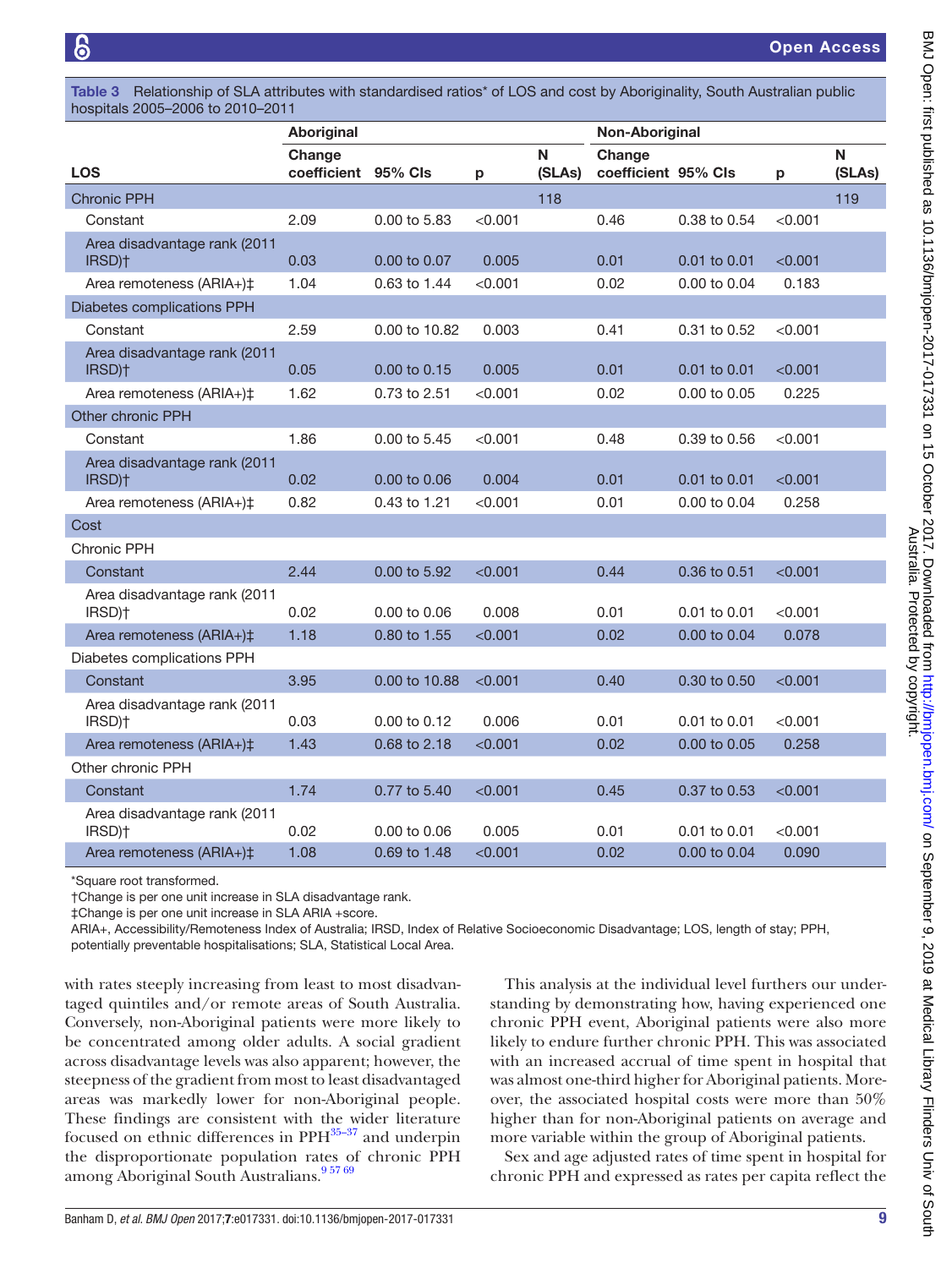number of individuals and the length of time hospitalised. These standardised population outcomes showed LOS for chronic PPH among Aboriginal South Australians was six times higher than the state average. The best outcomes within the Aboriginal community were observed among the relatively few living in areas of least disadvantage, although these were still markedly higher than the state average. Diabetes complications are heavily implicated in chronic PPH for Aboriginal people. Their presence, with or without other chronic conditions, exacerbate LOS rates and hospital costs among Aboriginal people but not so within the non-Aboriginal population. Even after partitioning out diabetes-related hospitalisations, substantial differences in LOS and cost remain among other chronic PPH experienced by Aboriginal people.

The results further highlight systematic inequities between populations while also highlighting substantial within-population variation whereby a relatively small number of people experienced considerable time in hospital and away from their usual societal roles because of chronic health conditions. This is consistent with recent US literature demonstrating the role of chronic PPH, and particularly diabetes, as sustaining and even increasing disparities between African Americans and whites.<sup>[56](#page-11-36)</sup> Similarly, it affirms other Australian research highlighting widespread Aboriginal/non-Aboriginal differences and differences within the Aboriginal population in chronic PPH generally and the pervasive, adverse results of diabetes complications across geographic areas.<sup>48</sup> Moreover, the results identified that increased chronic PPH were accompanied by systematically increased accrual of LOS and greater hospital costs.

The extent to which these differences are amenable to change needs further discussion. By definition, chronic PPH represent opportunities for change through exposure to primary healthcare, notwithstanding a range of individual, societal, clinical and system level factors are related to their occurrence<sup>72 73</sup> and may each be associated with realising this potential. This is supported by studies of risk factor exposure across levels of socioeconomic disadvantage and remoteness.<sup>33</sup> Whether the chronic PPH events were preventable in their immediate context is less certain. The high prevalence of diabetes complications and higher levels of chronic multimorbidities among Aboriginal patients observed in this study suggests comparatively more advanced disease for which hospitalisations, more often, for longer periods and at greater cost is an appropriate and expected result. A heightened need for preventive and early intervention through primary and community care is evident.

Authoritative reviews of the international literature found chronic PPH,<sup>74 75</sup> and unplanned hospitalisation more generally $^{76}$  among selected patient groups, were reduced by interventions promoting self-management support, continuity of care with a general practitioner and integration of primary and secondary care. Other interventions, such as case management, appear to reduce LOS[.74–76](#page-12-4) However, each review was restricted

by a relative lack of robust evaluation of interventions as they are introduced into health systems. Such evaluations are emerging and indicate promising primary healthcare interventions in chronic disease management and diabetes are available. Australia's largest randomised intervention in diabetes delivered positive outcomes in HbA1c levels, blood pressure, waist circumference, depression, care-plan take-up and chronic PPH in the trial group receiving each of five available quality improvement and flexible funding components.<sup>43</sup> Mainstream general practice services are less available for remote Aboriginal populations exhibiting greater need in terms of chronic PPH LOS and costs, yet evidence of effective intervention among Aboriginal populations is available. $^{77}$  Randomised diabetes care led by community health workers in regional and remote areas showed promising HbA1c reductions among poorly controlled type 2 diabetes patients<sup>[78](#page-12-7)</sup> and modest net reductions in diabetes-related hospitalisation in the treatment group.<sup>[79](#page-12-8)</sup> Nevertheless, a critical need for substantively increasing the training and supply of Aboriginal healthcare workers remains.<sup>[80](#page-12-9)</sup> Generally negative evaluation of incremental cost-effectiveness assessments based on short-term, averaged and disease-specific results $43\frac{79}{7}$  may impede this investment.

Our description of who is more likely to experience chronic PPH, for what conditions, with what frequency and at what direct cost to the health system suggest three areas for developing incremental cost to outcome analyses. The first is to consider flow-on benefits from disease-specific interventions to other comorbid chronic conditions, especially where disparities in condition prevalence exist. Second, evaluation based on longer term accumulated hospitalisation costs for individual trial participants is warranted. Where project term constraints apply, our results provide an initial empirical base. Finally, placing individual participant results into a population context provides an information base for allocating resources that address healthcare needs for primary and community care at lower cost to individuals and acute care services.<sup>[24](#page-11-7)</sup>

Subsequent reporting of cumulative LOS and costs at a person level adds value to system performance monitoring by making the person and patient the centre of reporting and evaluation, as well as the centre of care. Providing empirical evidence of change occurring at individual and population levels will help align system activities and monitoring with the ultimate aim of providing appropriate and effective care of patients and people, equitably and efficiently.

#### Limitations

The study has several limitations. First, cumulative LOS as an outcome variable is influenced by the nature of admission with interhospital transfers having longer LOS than emergency admissions.<sup>[6](#page-10-4)</sup> Recurrent hospital events for chronic conditions among people in regional and remote settings may involve comparatively more interhospital transfers or planned admissions for treatment where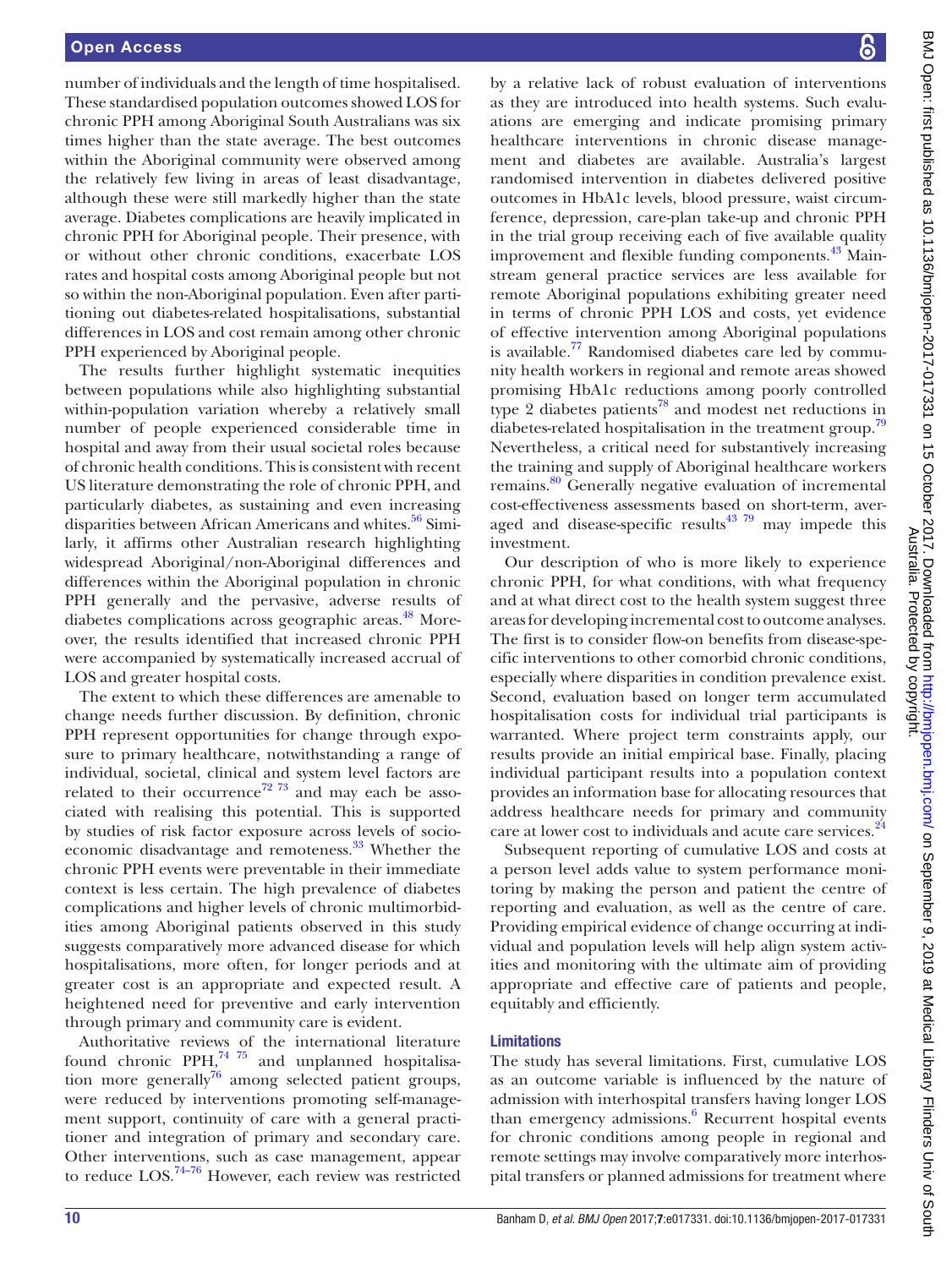primary health interventions are scarce. Nevertheless, the observations summarised in this study represent an aspect of peoples' lived experience of contending with chronic disease. Continuing research will benefit from focusing on mode of admission to hospital and the local availability of primary care. Second, the propensity to identify as Aboriginal has increased across recent times, and any undercounting in earlier Aboriginal population denominators would affect population rates. However, this study's population estimates are drawn from the internally consistent ABS series covering 1996–2011 as based on the 2011 Census and the first available set of ABS non-experimental population denominators. Accordingly, there are no known inflation of rates due to population undercounts. Nevertheless, estimates incorporating Census 2016 will provide a valuable reliability check when used with concurrent hospital data in future analyses. Third, while public hospital care is universally available in SA and estimating rates makes appropriate use of population denominators, the omission of private hospital separations undercounts some chronic PPH, particularly among relatively advantaged citizens. Further studies will benefit from including these private hospital separations and from exploring whether chronic PPH were associated with planned care or the result of emergency presentations. Finally, the omission of the APY Lands SLA means chronic PPH outcomes associated with a very remote area and SA's most disadvantaged are not represented[.81](#page-12-10) Subsequent research in the area will benefit from including APY Land residents hospitalised in the Northern Territory $50$  to ensure results for the most remote and disadvantaged population groups are not underestimated.

#### **CONCLUSION**

The results show heightened risk of chronic PPH among Aboriginal individuals that compounds into more rehospitalisation and accumulated time in hospital at greater cost to the person, their community and the health system. At a population level, the systematic change in chronic PPH and LOS by Aboriginality and area suggests efforts to address these potentially avoidable hospitalisations will benefit from targeting specific population segments, particularly in areas of greater socioeconomic disadvantage and geographic remoteness. This analysis helps guide such actions by identifying subpopulations within the wider community who could most benefit from improved understanding of antecedent causes of hospitalisation. Routine reporting across population groups and regions will help monitor progress in meeting the underlying population health needs with earlier, and perhaps lower cost, interventions.

#### Author affiliations

<sup>1</sup>School of Public Health, Faculty of Health and Medical Sciences, The University of Adelaide, Adelaide, South Australia, Australia

Open Access

<sup>3</sup>School of Medical Science, Griffith Health, Griffith University, Gold Coast, Queensland, Australia

Acknowledgements DB is supported in part by an Australian Government Research Training Program Scholarship. AB is supported by The Sylvia and Charles Viertel Senior Medical Research Fellowship. The authors would like to thank: SAHMRI and the Wardliparingga Aboriginal Health Research Unit for providing a Summer Scholarship for TC and SA Health for administrative unit records via Statistical Linkage Project 2010-0004. John Glover, Torrens University's Public Health Information Development Unit (PHIDU) and the Australian Department of Health for Aboriginal and Torres Strait Islander small area population estimates for 2006.

Contributors DB conceived the project, performed the analyses and drafted the manuscript; TC contributed to literature searching and manuscript preparation; JK, AB and JL made important contributions to operationalising this study, interpreting the statistical analysis and revised the manuscript. All authors read and approved the final version of the manuscript.

Competing interests None declared.

Ethics approval SA Health; Aboriginal Health Council of South Australia.

Provenance and peer review Not commissioned; externally peer reviewed.

Data sharing statement The study's data comprised of deidentified unit record administrative records. These were used under privileged arrangements set out in a study-specific confidentiality deed. The data cannot be accessed by another party without relevant departmental and human research ethics approvals.

Open Access This is an Open Access article distributed in accordance with the Creative Commons Attribution Non Commercial (CC BY-NC 4.0) license, which permits others to distribute, remix, adapt, build upon this work non-commercially, and license their derivative works on different terms, provided the original work is properly cited and the use is non-commercial. See: [http://creativecommons.org/](http://creativecommons.org/licenses/by-nc/4.0/) [licenses/by-nc/4.0/](http://creativecommons.org/licenses/by-nc/4.0/)

© Article author(s) (or their employer(s) unless otherwise stated in the text of the article) 2017. All rights reserved. No commercial use is permitted unless otherwise expressly granted.

#### **REFERENCES**

- <span id="page-10-0"></span>1. Vos T, Flaxman AD, Naghavi M, *et al*. Years lived with disability (YLDs) for 1160 sequelae of 289 diseases and injuries 1990-2010: a systematic analysis for the Global Burden of Disease Study 2010. *[Lancet](http://dx.doi.org/10.1016/S0140-6736(12)61729-2)* 2012;380:2163–96.
- <span id="page-10-1"></span>2. Alliance for Health Policy and System Research. *Systems thinking for health systems strengthening*. Geneva: World Health Organization, 2009.
- <span id="page-10-2"></span>3. Victorian Auditor-General's Report. *Hospital Performance: Length of Stay*. Melbourne: Victorian Government, 2016.
- <span id="page-10-8"></span>4. Australian Institute of Health and Welfare. *Health expenditure Australia 2013–14: analysis by sector*. Canberra: AIHW, 2015.
- <span id="page-10-3"></span>5. Australian Institute of Health and Welfare. *Health expenditure Australia 2013–14*. Canberra: AIHW 2015.
- <span id="page-10-4"></span>6. Kulinskaya E, Kornbrot D, Gao H. Length of stay as a performance indicator: robust statistical methodology. *[IMA Journal of](http://dx.doi.org/10.1093/imaman/dpi015)  [Management Mathematics](http://dx.doi.org/10.1093/imaman/dpi015)* 2005;16:369–81.
- <span id="page-10-5"></span>7. Independent Hospital Pricing Authority. *National Efficient Price Determination: 2015-16*. IHPA, 2015.
- 8. National Health Performance Authority. *Hospital Performance: Length of stay in public hospitals in 2011–12*. Sydney: NHPA 2013.
- <span id="page-10-6"></span>9. Australian Institute of Health and Welfare. *Australian hospital statistics 2012–13*. Canberra: AIHW 2014.
- 10. Australian Institute of Health and Welfare. National Healthcare Agreement: PI 18-Selected potentially preventable hospitalisations, 2013. 2013.
- 11. National Health Performance Authority. National Health Reform: Performance and Accountability Framework: National Health Performance Authority. 2013.
- <span id="page-10-7"></span>12. Katterl R, Anikeeva O, Butler C, *et al*. Potentially avoidable hospitalisations in Australia: Causes for hospitalisations and primary health care interventions. 2012.
- 13. Jackson G, Tobias M. Potentially avoidable hospitalisations in New Zealand, 1989-98. *[Aust N Z J Public Health](http://dx.doi.org/10.1111/j.1467-842X.2001.tb00565.x)* 2001;25:212–21.
- <span id="page-10-9"></span>14. Longman JM, Passey ME, Ewald DP, *et al*. Admissions for chronic ambulatory care sensitive conditions - a useful measure of potentially preventable admission? *[BMC Health Serv Res](http://dx.doi.org/10.1186/s12913-015-1137-0)* 2015;15:472.

<sup>&</sup>lt;sup>2</sup>Wardliparingga Aboriginal Research Unit, The South Australian Health and Medical Research Institute, Adelaide, South Australia, Australia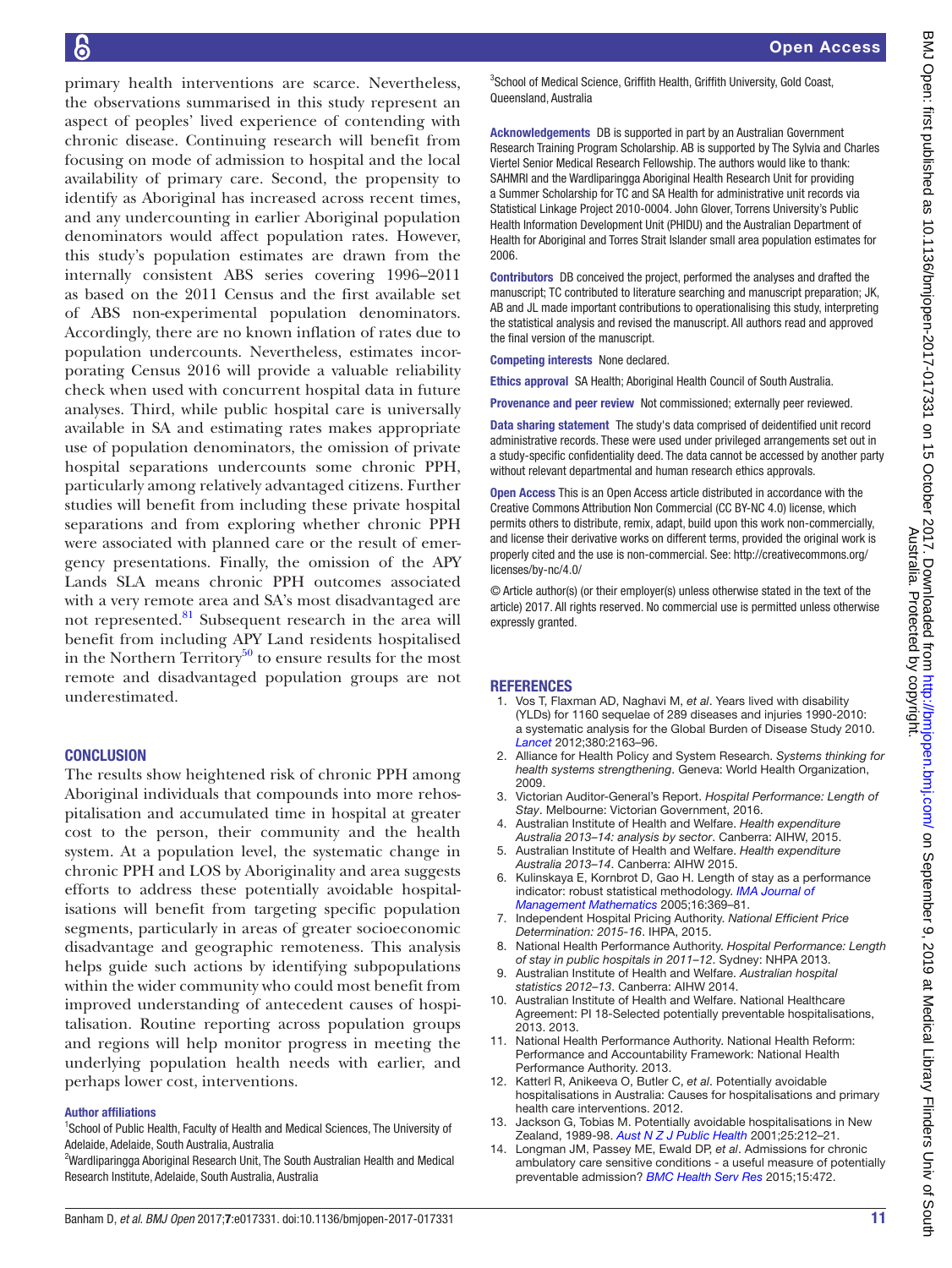- <span id="page-11-0"></span>15. Agency for Healthcare Research and Quality. *Quality Indicator User Guide: Prevention Quality Indicators (PQI) Composite Measures Version 4.4*. Rockville: US Department of Health and Human Services 2012.
- 16. Rosano A, Loha CA, Falvo R, *et al*. The relationship between avoidable hospitalization and accessibility to primary care: a systematic review. *[Eur J Public Health](http://dx.doi.org/10.1093/eurpub/cks053)* 2013;23:356–60.
- 17. Niti M, Ng TP. Avoidable hospitalisation rates in Singapore, 1991- 1998: assessing trends and inequities of quality in primary care. *[J Epidemiol Community Health](http://dx.doi.org/10.1136/jech.57.1.17)* 2003;57:17–22.
- 18. Ansari Z, Haider SI, Ansari H, *et al*. Patient characteristics associated with hospitalisations for ambulatory care sensitive conditions in Victoria, Australia. *[BMC Health Serv Res](http://dx.doi.org/10.1186/1472-6963-12-475)* 2012;12:475.
- <span id="page-11-1"></span>19. Billings J, Zeitel L, Lukomnik J, *et al*. Impact of socioeconomic status on hospital use in New York City. *[Health Aff](http://dx.doi.org/10.1377/hlthaff.12.1.162)* 1993;12:162–73.
- <span id="page-11-2"></span>20. Swerissen H, Duckett S, Wright J. Chronic failure in primary medical care: Grattan Institute. 2016.
- <span id="page-11-3"></span>21. Culyer AJ. Efficiency, equity and equality in health and health care: Centre for Health Economics, University of York. 2016.
- 22. Muenchberger H, Kendall E. *Determinants of avoidable hospitalization in chronic disease: Development of a predictor matrix*. Meadowbrook: Griffith University, 2008.
- 23. McIntyre D, Mooney G. eds. *The Economics of Health Equity*. Cambridge: Cambridge University Press, 2007.
- <span id="page-11-7"></span>24. Diderichsen F. *Resource allocation for Health Equity: Issues and methods*. Washington DC: The World Bank, 2004.
- <span id="page-11-4"></span>25. Laditka JN, Laditka SB. Race, ethnicity and hospitalization for six chronic ambulatory care sensitive conditions in the USA. *[Ethn Health](http://dx.doi.org/10.1080/13557850600565640)* 2006;11:247–63.
- 26. Moy E, Mau MK, Raetzman S, *et al*. Ethnic differences in potentially preventable hospitalizations among Asian Americans, Native Hawaiians, and other Pacific Islanders: implications for reducing health care disparities. *Ethn Dis* 2013;23:6–11.
- <span id="page-11-5"></span>27. Booth GL, Hux JE, Fang J, *et al*. Time trends and geographic disparities in acute complications of diabetes in Ontario, Canada. *[Diabetes Care](http://dx.doi.org/10.2337/diacare.28.5.1045)* 2005;28:1045–50.
- <span id="page-11-6"></span>28. Muenchberger H, Kendall E. Predictors of preventable hospitalization in chronic disease: priorities for change. *[J Public Health Policy](http://dx.doi.org/10.1057/jphp.2010.3)* 2010;31:150–63.
- 29. Trachtenberg AJ, Dik N, Chateau D, *et al*. Inequities in ambulatory care and the relationship between socioeconomic status and respiratory hospitalizations: a population-based study of a Canadian city. *[Ann Fam Med](http://dx.doi.org/10.1370/afm.1683)* 2014;12:402–7.
- 30. Roos LL, Walld R, Uhanova J, *et al*. Physician visits, hospitalizations, and socioeconomic status: ambulatory care sensitive conditions in a Canadian setting. *[Health Serv Res](http://dx.doi.org/10.1111/j.1475-6773.2005.00407.x)* 2005;40:1167–85.
- 31. OECD. *Geographic Variations in Health Care*. OECD Publishing, 2014.
- <span id="page-11-8"></span>32. Australian Institute of Health and Welfare. *Aboriginal and Torres Strait Islander Health Performance Framework 2012: detailed analyses*. Canberra: AIHW, 2013.
- <span id="page-11-37"></span>33. Australian Health Ministers' Advisory Council (AHMAC). *Aboriginal and Torres Strait Islander Health Performance Framework 2014 Report*. Canberra: Australian Government, Department of the Prime Minister and Cabinet, 2015.
- <span id="page-11-9"></span>34. Bywood PT, Katterl R, Lunnay BK. *Disparities in primary health care utilisation: Who are the disadvantaged groups? How are they disadvantaged? What interventions work? PHC RIS Policy Issue Review*. Adelaide: Primary Health Care Research & Information Service, 2011.
- <span id="page-11-10"></span>35. Korenbrot CC, Ehlers S, Crouch JA. Disparities in hospitalizations of rural American Indians. *[Med Care](http://dx.doi.org/10.1097/01.MLR.0000062549.27661.91)* 2003;41:626–36.
- <span id="page-11-11"></span>36. Shah BR, Gunraj N, Hux JE. Markers of access to and quality of primary care for aboriginal people in Ontario, Canada. *[Am J Public](http://dx.doi.org/10.2105/AJPH.93.5.798)  [Health](http://dx.doi.org/10.2105/AJPH.93.5.798)* 2003;93:798–802.
- <span id="page-11-12"></span>37. Barnett R, Malcolm L. Practice and ethnic variations in avoidable hospital admission rates in Christchurch, New Zealand. *[Health Place](http://dx.doi.org/10.1016/j.healthplace.2009.09.010)* 2010;16:199–208.
- <span id="page-11-13"></span>38. Zhao Y, Connors C, Wright J, *et al*. Estimating chronic disease prevalence among the remote Aboriginal population of the Northern Territory using multiple data sources. *[Aust N Z J Public Health](http://dx.doi.org/10.1111/j.1753-6405.2008.00245.x)* 2008;32:307–13.
- <span id="page-11-14"></span>39. Wong CX, Brooks AG, Cheng YH, *et al*. Atrial fibrillation in Indigenous and non-Indigenous Australians: a cross-sectional study. *[BMJ Open](http://dx.doi.org/10.1136/bmjopen-2014-006242)* 2014;4:e006242.
- 40. Teng TH, Katzenellenbogen JM, Thompson SC, *et al*. Incidence of first heart failure hospitalisation and mortality in Aboriginal and non-Aboriginal patients in Western Australia, 2000-2009. *[Int J Cardiol](http://dx.doi.org/10.1016/j.ijcard.2014.02.020)* 2014;173:110–7.
- <span id="page-11-15"></span>41. He VY, Condon JR, Ralph AP, *et al*. Long-Term Outcomes From Acute Rheumatic Fever and Rheumatic Heart Disease:

A Data-Linkage and Survival Analysis Approach. *[Circulation](http://dx.doi.org/10.1161/CIRCULATIONAHA.115.020966)* 2016;134:222–32.

- 42. Gibson OR, Segal L, McDermott RA. A systematic review of evidence on the association between hospitalisation for chronic disease related ambulatory care sensitive conditions and primary health care resourcing. *[BMC Health Serv Res](http://dx.doi.org/10.1186/1472-6963-13-336)* 2013;13:1–13.
- <span id="page-11-38"></span>43. Department of Health. *Evaluation Report of the Diabetes Care Project*. Canberra: Australian Government, 2016.
- <span id="page-11-17"></span>44. Sq L, Gray N, Guthridge S, *et al*. Avoidable hospitalisation in Aboriginal and non-Aboriginal people in the Northern Territory. 2009.
- <span id="page-11-16"></span>45. Ansari MZ, Simmons D, Hart WG, *et al*. Preventable Hospitalisations for Diabetic Complications in Rural and Urban Victoria. *[Aust J Prim](http://dx.doi.org/10.1071/PY00060)  [Health](http://dx.doi.org/10.1071/PY00060)* 2000;6:261–73.
- <span id="page-11-18"></span>46. Anderson M, Dugdale A. Ambulatory services in an aboriginal community and a west Queensland rural area. *[Aust J Rural Health](http://dx.doi.org/10.1111/j.1440-1584.1997.tb00252.x)* 1997;5:121–5.
- <span id="page-11-19"></span>47. Department of Health. *Annual Performance Management Framework 2014-2015: Activity Based Funding and Management Program*. Perth: Department of Health, 2014.
- <span id="page-11-20"></span>48. Harrold TC, Randall DA, Falster MO, *et al*. The contribution of geography to disparities in preventable hospitalisations between indigenous and non-indigenous Australians. *[PLoS One](http://dx.doi.org/10.1371/journal.pone.0097892)* 2014;9:e97892.
- <span id="page-11-21"></span>49. Banham D, Woollacott T, Gray J, *et al*. Recognising potential for preventing hospitalisation. *[Aust Health Rev](http://dx.doi.org/10.1071/AH09674)* 2010;34:116.
- <span id="page-11-39"></span>50. Government of South Australia. *Aboriginal Health Care Plan 2010- 2016*. Adelaide, SA: Department of Health, Statewide Service Strategy Division, 2010.
- <span id="page-11-22"></span>51. Busby J, Purdy S, Hollingworth W. A systematic review of the magnitude and cause of geographic variation in unplanned hospital admission rates and length of stay for ambulatory care sensitive conditions. *[BMC Health Serv Res](http://dx.doi.org/10.1186/s12913-015-0964-3)* 2015;15:1–15.
- <span id="page-11-23"></span>52. Guo MW, Ahn HJ, Juarez DT, *et al*. Length of Stay and Deaths in Diabetes-Related Preventable Hospitalizations Among Asian American, Pacific Islander, and White Older Adults on Medicare, Hawai'i, December 2006-December 2010. *[Prev Chronic Dis](http://dx.doi.org/10.5888/pcd12.150092)* 2015;12:E124.
- <span id="page-11-24"></span>53. Banham D, Jury H, Woollacott T, *et al*. Aboriginal premature mortality within South Australia 1999-2006: a cross-sectional analysis of small area results. *[BMC Public Health](http://dx.doi.org/10.1186/1471-2458-11-286)* 2011;11:286.
- 54. Pawson R, Greenhalgh J, Brennan C, *et al*. Do reviews of healthcare interventions teach us how to improve healthcare systems? *[Soc Sci](http://dx.doi.org/10.1016/j.socscimed.2014.05.032)  [Med](http://dx.doi.org/10.1016/j.socscimed.2014.05.032)* 2014;114:129–37.
- 55. Busby J, Purdy S, Hollingworth W. Using geographic variation in unplanned ambulatory care sensitive condition admission rates to identify commissioning priorities: an analysis of routine data from England. *[J Health Serv Res Policy](http://dx.doi.org/10.1177/1355819616666397)* 2017;22.
- <span id="page-11-36"></span>56. Mukamel DB, Ladd H, Li Y, *et al*. Have Racial Disparities in Ambulatory Care Sensitive Admissions Abated Over Time? *[Med Care](http://dx.doi.org/10.1097/MLR.0000000000000426)* 2015;53:931–9.
- <span id="page-11-25"></span>57. Australian Institute of Health and Welfare. *Admitted patient care: Australian hospital statistics 2013–14*. Canberra: AIHW 2015.
- <span id="page-11-26"></span>58. Division SADoHSSS. *Aboriginal Health Care Plan 2010 – 2016*. South Australia: Dept. of Health. Statewide Service Strategy Division 2010.
- <span id="page-11-27"></span>59. Thompson SC, Woods JA, Katzenellenbogen JM. The quality of indigenous identification in administrative health data in Australia: insights from studies using data linkage. *[BMC Med Inform Decis Mak](http://dx.doi.org/10.1186/1472-6947-12-133)* 2012;12:133.
- <span id="page-11-28"></span>60. Australian Bureau of Statistics. 3238.0.55.001 - Estimates of Aboriginal and Torres Strait Islander Australians, June 2011. 2013.
- <span id="page-11-29"></span>61. Australian Bureau of Statistics. *Estimates and Projections, Aboriginal and Torres Strait Islander Australians: 2001 to 2026*. Canberra: ABS 2014.
- <span id="page-11-30"></span>62. Australian Bureau of Statistics. *Statistical Geography Volume 1 - Australian Standard Geographical Classification (ASGC)*. Canberra: ABS, 2006.
- <span id="page-11-31"></span>63. Australian Bureau of Statistics. *Population Estimates by Age and Sex, Australia by Geographical Classification[ASGC 2011]*. Australian Bureau of Statistics, 2012.
- <span id="page-11-32"></span>64. Australian Bureau of Statistics. *An introduction to Socio-Economic Indexes for Areas (SEIFA), 2006. Information Paper*. Canberra: ABS, 2008.
- 65. Australian Bureau of Statistics. Socio-Economic Indexes for Areas (SEIFA) Technical Paper *2013*. 2011.
- <span id="page-11-33"></span>66. Berry J, Harrison J. *A guide to statistical methods for injury surveillance. Revised ed*. Adelaide: AIHW, 2005.
- <span id="page-11-34"></span>67. Australian Bureau of Statistics. *National Aboriginal and Torres Strait Islander health survey 2004-05*. Canberra, ACT: Australian Bureau of Statistics, 2006.
- <span id="page-11-35"></span>68. Australian Bureau of Statistics. *ASGC remoteness classification: purpose and use*. Canberra: ABS, 2003.